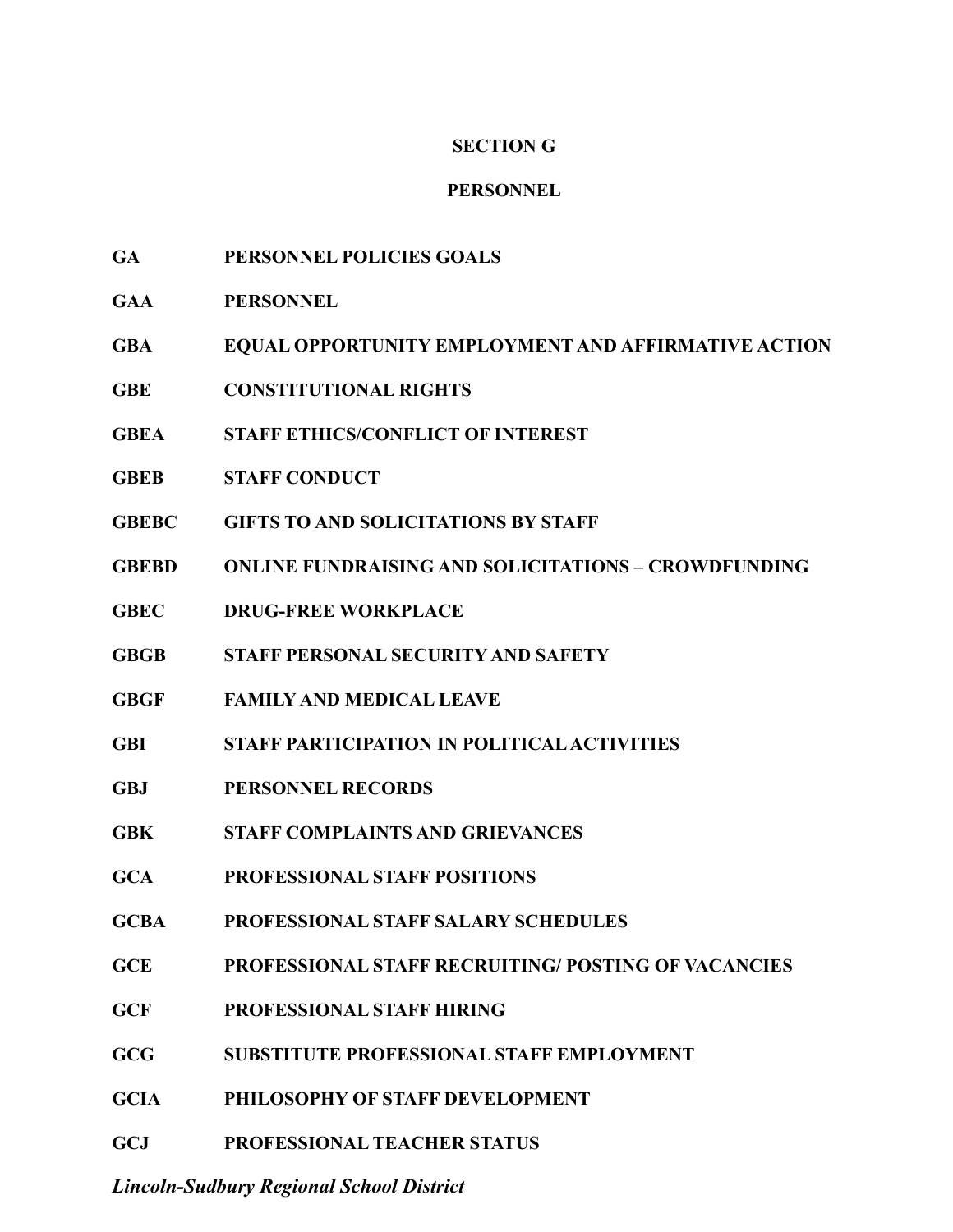- **GCK PROFESSIONAL STAFF ASSIGNMENTS AND TRANSFERS**
- **GCO EVALUATION OF PROFESSIONAL STAFF**
- **GCQD RESIGNATION OF PROFESSIONAL STAFF MEMBERS**
- **GCQE RETIREMENT OF PROFESSIONAL STAFF MEMBERS**
- **GCQF SUSPENSION AND DISMISSAL OF PROFESSIONAL STAFF MEMBERS**
- **GCRD TUTORING FOR PAY**
- **GDA SUPPORT STAFF POSITIONS**
- **GDB SUPPORT STAFF CONTRACTS AND COMPENSATION PLANS**
- **GDD SUPPORT STAFF VACATIONS AND HOLIDAYS**
- **GDO EVALUATION OF SUPPORT STAFF**
- **GDQC RETIREMENT OF SUPPORT STAFF MEMBERS**
- **GDQD SUSPENSION AND DISMISSAL OF SUPPORT STAFF MEMBERS**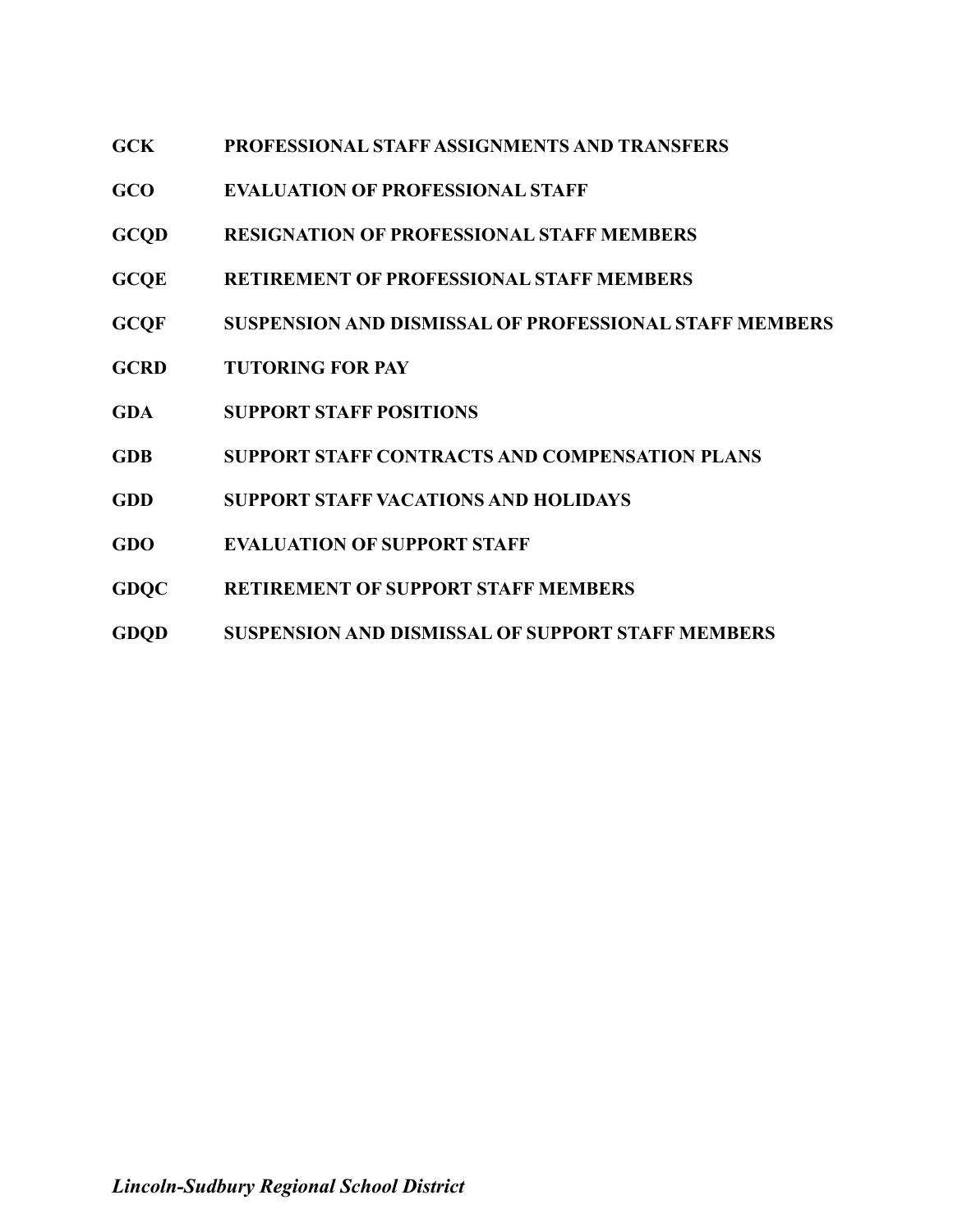### **PERSONNEL POLICIES GOALS**

The District's specific personnel goals are:

- 1. To develop and implement those strategies and procedures for personnel recruitment, screening, and selection that will result in the employment and retention of individuals with the highest capabilities, strongest commitment to quality education, and greatest probability of effectively implementing the district's learning program.
- 2. To develop a general staff assignment strategy that will contribute to the learning program, and to use it as the primary basis for determining staff assignments.
- 3. To provide positive programs of staff development that contribute both to improvement of the learning program and to each staff member's career development aspirations.
- 4. To provide for a genuine team approach to education.
- 5. To develop and use for personnel evaluation positive processes that contribute to the improvement of both staff capabilities and the learning program.

SOURCE: MASC Adopted for LSSC Policy Manual 12/21/21

LEGAL REF.: 603 CMR 26:00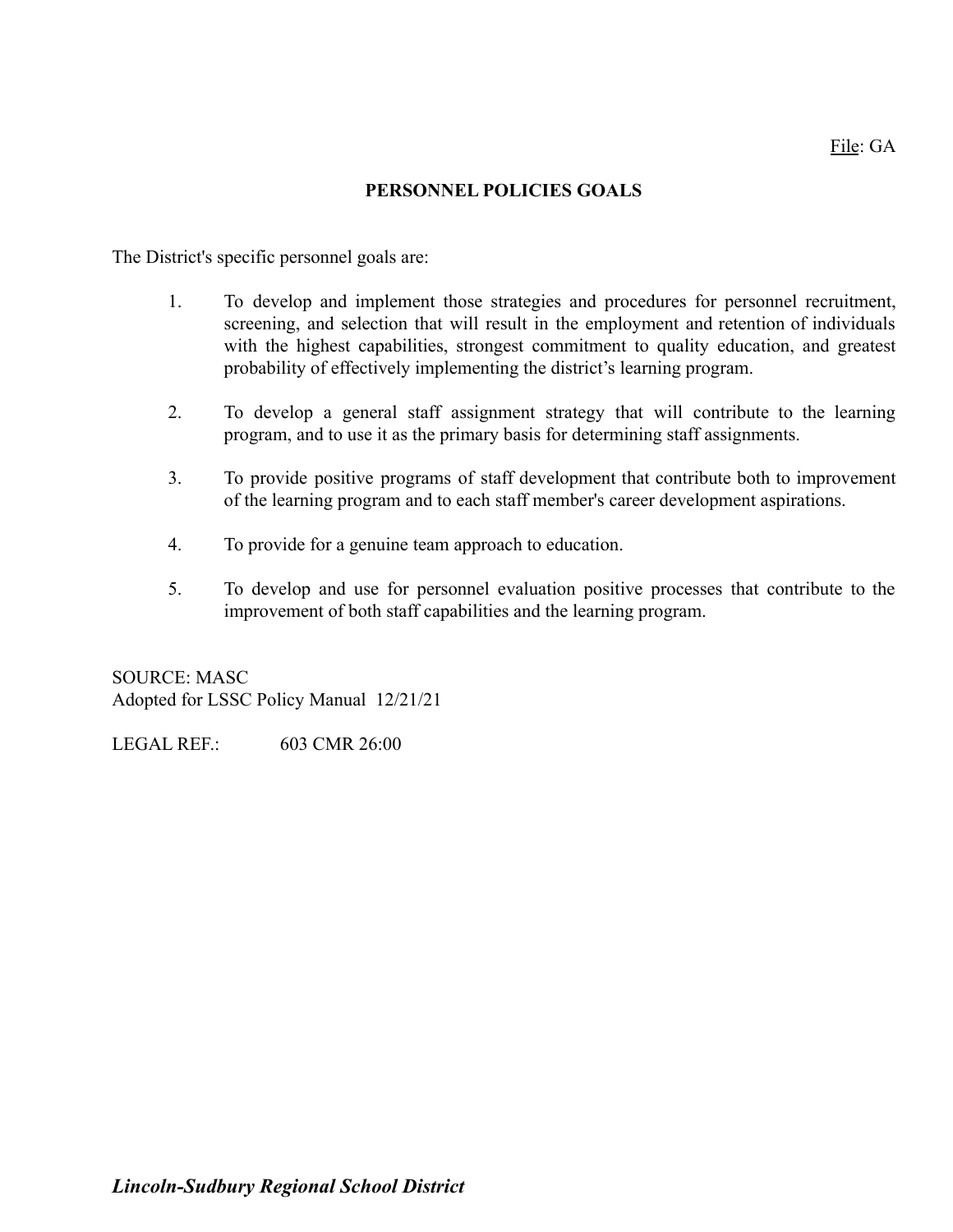#### **PERSONNEL POLICIES**

Personnel policies for Teachers (and other faculty as designated in the 'Recognition' section of the teacher contract, or 'Agreement') are governed by the rights, responsibilities and regulations set forth in such 'Agreement' between the Lincoln-Sudbury Regional School District School Committee and the Lincoln-Sudbury Teachers'Association.

Personnel policies for Support Staff, which include clerical, educational support, custodial, maintenance and grounds, are governed by the rights, responsibilities and regulations set forth in the Support Staff Handbook. The Support Staff Handbook is approved by the School Committee.

Personnel policies for Administrators and other staff with individual contracts are governed by the rights, responsibilities and regulations set forth in their individual 'Agreements' with the Lincoln-Sudbury Regional School District School Committee.

SOURCE: Lincoln-Sudbury Adopted 4/29/03

Adopted for LSSC Policy Manual 12/21/21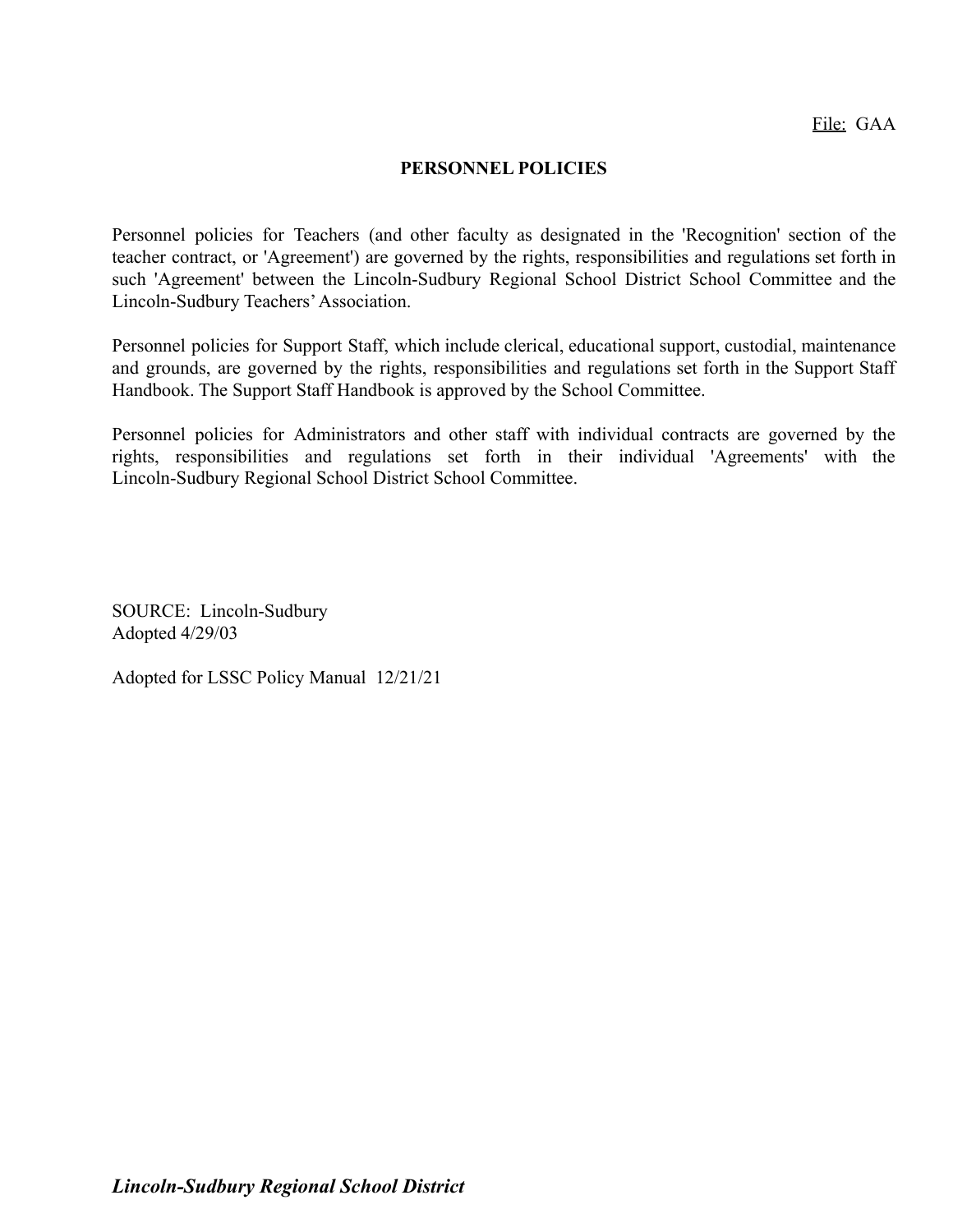### **EQUAL OPPORTUNITY EMPLOYMENT AND AFFIRMATIVE ACTION**

It is the policy of the School Committee to provide, through a positive and effective affirmative action program, equal access for employment, retention, and advancement of all people, regardless of race, color, creed, religion, national origin, political affiliation, sex, sexual orientation, age, marital status or handicap in accordance with law.

The purpose of this policy is to accomplish the following:

- 1. To provide students with the opportunity to relate to and learn with members of diverse backgrounds, and to increase knowledge and intercultural understanding.
- 2. To have adult role models representative of the student body and of our society; and to reflect our stated philosophy and policies.
- 3. To insure equal opportunities for employment and promotion of all people.

The implementation of this policy is in accordance with two principles:

Nondiscrimination: We will examine past and present employment procedures, policies, and practices to ensure that they do not purposely or inadvertently operate to the detriment of any person on the grounds of membership in a protected class. Those responsible in matters of employment must follow policies and practice that are nondiscriminating.

Affirmative Action: The School and all of its departments, divisions, and subsidiaries will make a determined effort to recruit, employ, train and promote qualified members of groups currently underutilized and/or underrepresented in the school system's work force.

The nondiscrimination requirements apply to all persons, whether or not the individual is a member of a conventionally defined "minority group." The affirmative action requirements are designed to further the employment of groups that are currently under employed or underrepresented.

Adopted 10/9/84 ["Sexual preference" added in the Nondiscrimination paragraph of the Affirmative Action Statement following the words "marital status."] Adopted 1/22/85 Adopted 10/13/98 after advisement of counsel

SOURCE: Lincoln-Sudbury Adopted for LSSC Policy Manual 12/21/21

LEGAL REF.: M.G.L. 151B:4; BESE Regulations 603 CMR 26:00

CROSS REF.: AC, Nondiscrimination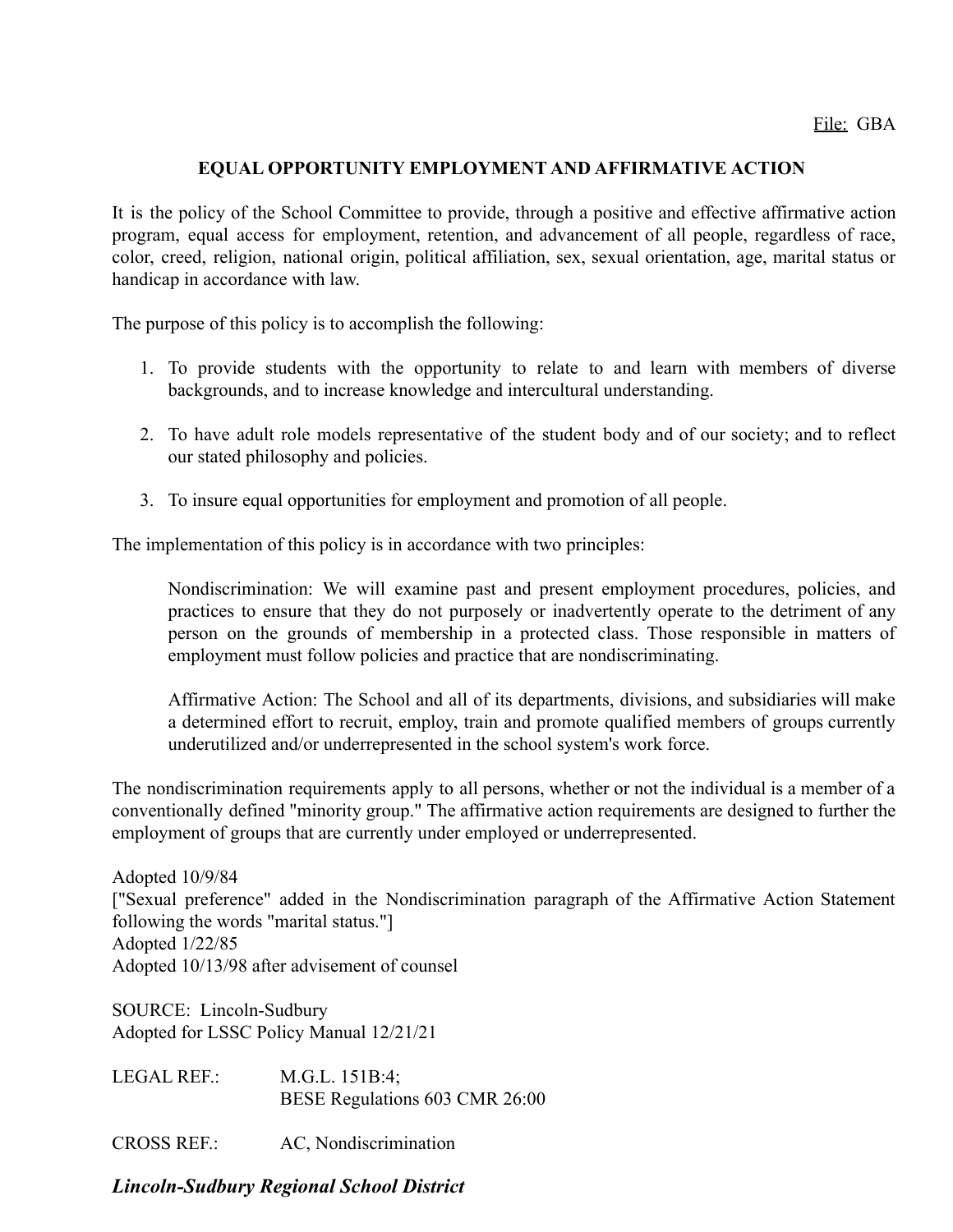# **CONSTITUTIONAL RIGHTS**

The Lincoln-Sudbury Regional High School shall safeguard the constitutional rights of all members of the school. Students and teachers alike may exercise their rights of free speech and assembly so long as their doing so does not interfere with the school's normal operation. It shall further be the policy of this school that neither teachers nor students have the right to disrupt the normal routines or to treat a class as a captive audience for the purpose of political activity.

Students and teachers will further be guided by the philosophy and school-wide objectives contained *in* the Program of Studies Handbook.

SOURCE: Lincoln-Sudbury

Undated policy from 1986 Policy Manual Amended 3/11/03 Adopted for LSSC Policy Manual: 12/21/21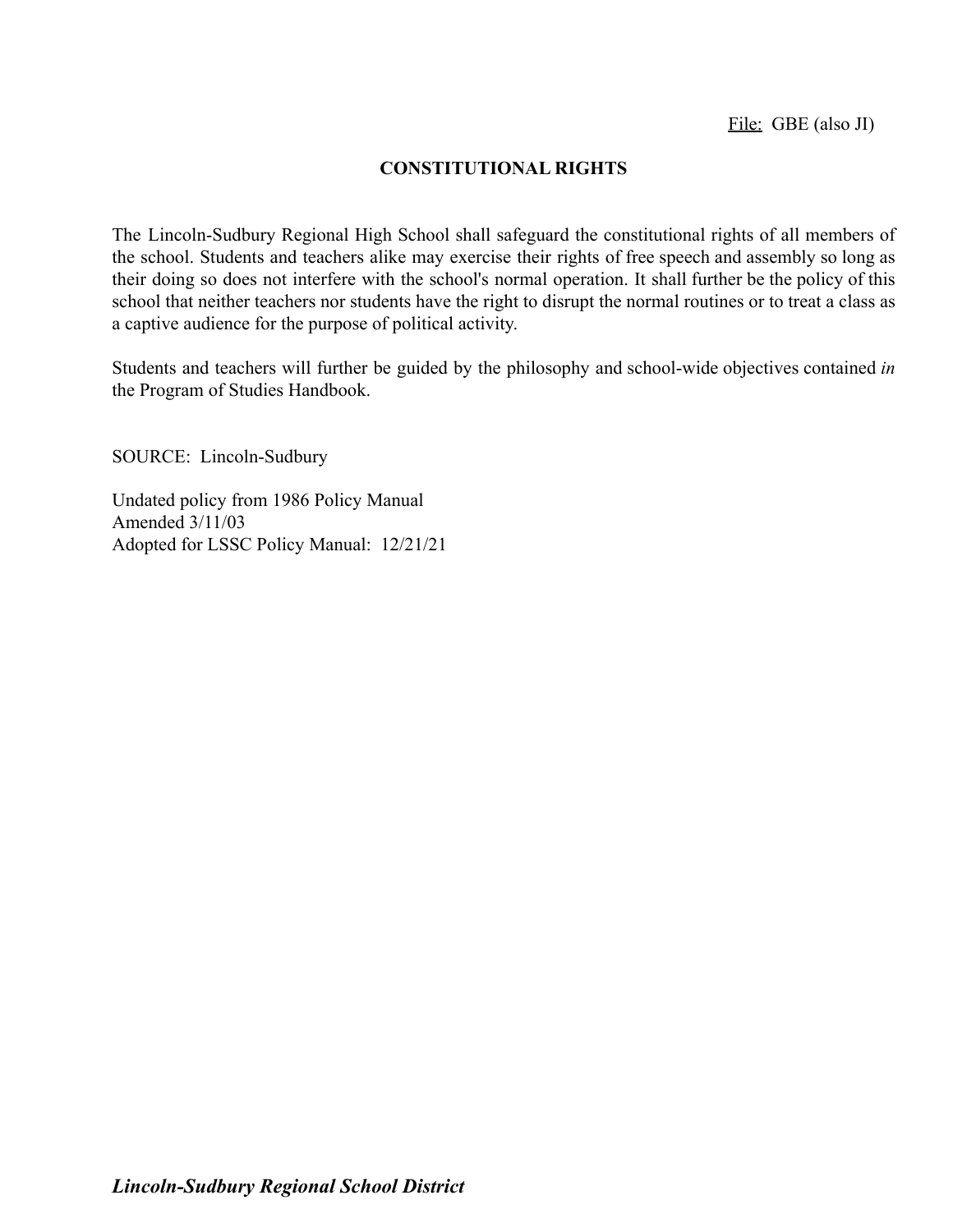### **STAFF ETHICS / CONFLICT OF INTEREST**

The School Committee expects members of its professional staff to be familiar with the code of ethics that applies to their profession and to adhere to it in their relationships with students, parents/guardians, coworkers, and officials of the school district.

No employee of the Committee will engage in or have a financial interest in, directly or indirectly, any activity that conflicts or raises a reasonable question of conflict with his duties and responsibilities in the school district. Nor will any staff member engage in any type of private business during school time or on school property.

Employees will not engage in work of any type where information concerning customer, client, or employer originates from any information available to them through school sources.

Moreover, as there should be no conflict of interest in the supervision and evaluation of employees, at no time may any administrator responsible for the supervision and/or evaluation of an employee be directly related to them.

Every two years, all current employees, including School Committee members, must complete the State Ethics Commission's online training. New employees must complete this training within 30 days of beginning employment and every 2 years thereafter. Upon completing the program, employees should print out the completion certificate and keep a copy for themselves. Employees will be required to provide a copy of the completion certificate to the municipal or district Clerk through the Superintendent's office.

In order to avoid the appearance of any possible conflict, it is the policy of the School Committee that when an immediate family member, as defined in the Conflict of Interest statute, of a School Committee member or district administrator is to be hired into or promoted within the School District, the Superintendent shall file public notice with the School Committee and the Municipal or District Clerk at least two weeks prior to executing the hiring in accordance with the law.

SOURCE: MASC September 2016 Adopted for LSSC Policy Manual 12/21/21

LEGAL REFS.: M.G.L. 71:52; 268A:1 et seq.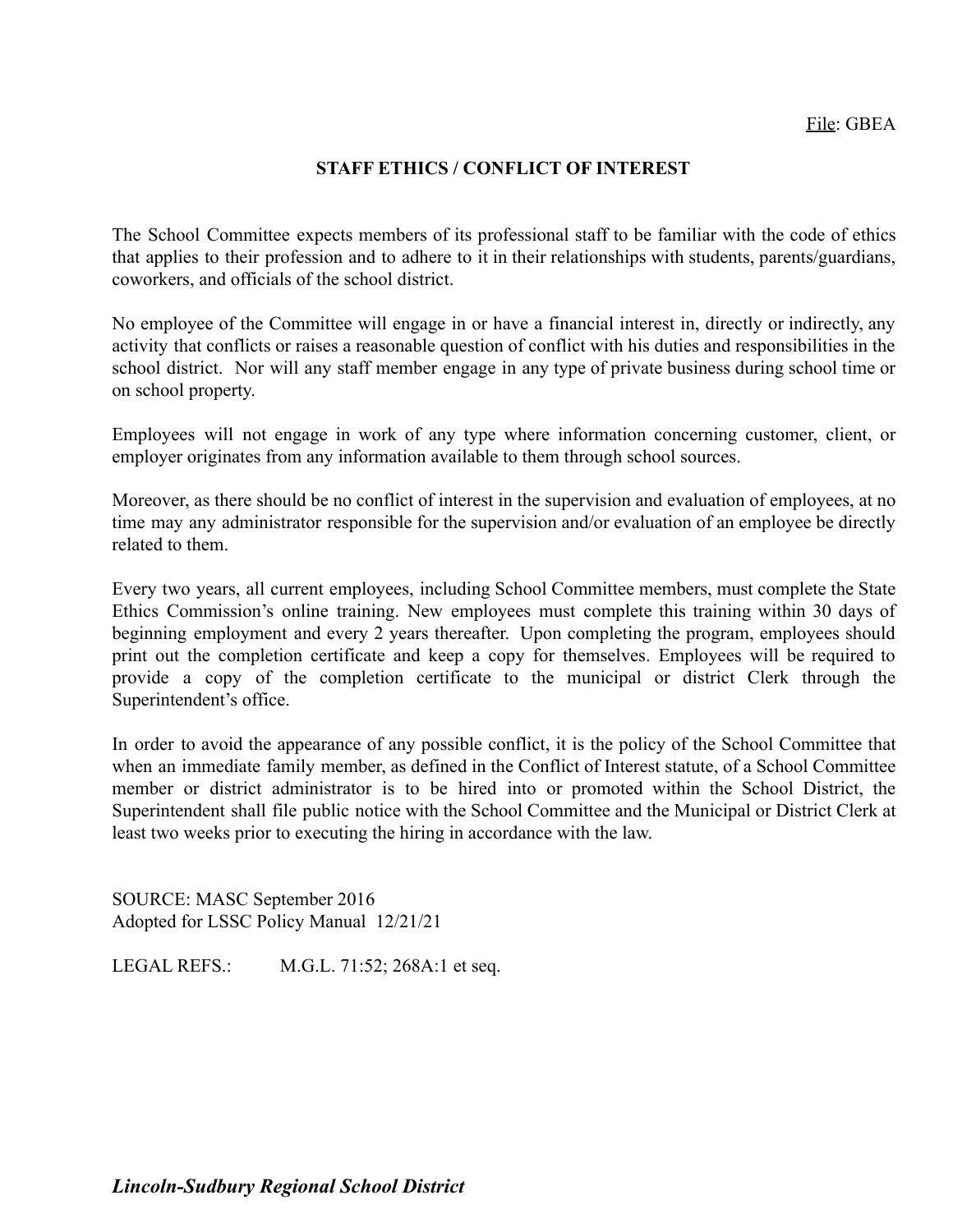## **STAFF CONDUCT**

All staff members have a responsibility to familiarize themselves with and abide by the laws and regulations of the State as these affect their work, the policies of the School Committee, and the procedures designed to implement them.

In the area of personal conduct, the Committee expects that teachers and others will conduct themselves in a manner that not only reflects credit to the school district but also sets forth a model worthy of emulation by students. The School Committee recognizes the efforts made by faculty and staff in:

Respecting Lincoln-Sudbury's Statement of Purpose; Supporting the school's Core Values; and Promoting classroom, departmental and school-wide expectations, goals and initiatives.

All staff members will be expected to carry out their assigned responsibilities with conscientious concern.

Essential to the success of ongoing school operations and the instructional program are the following specific responsibilities, which will be required of all personnel:

- 1. Faithfulness and promptness in attendance at work.
- 2. Support and enforcement of policies of the Committee and their implementing procedures and school rules in regard to students.
- 3. Diligence in submitting required reports promptly at the times specified.
- 4. Care and protection of school property.
- 5. Concern for and attention to their own and the school district's legal responsibility for the safety and welfare of students, including the need to ensure that students are under supervision at all times.

SOURCE: MASC September 2016 Adopted for LSSC Policy Manual 12/21/21

LEGAL REFS.: M.G.L. 71:37H; 264:11; 264:14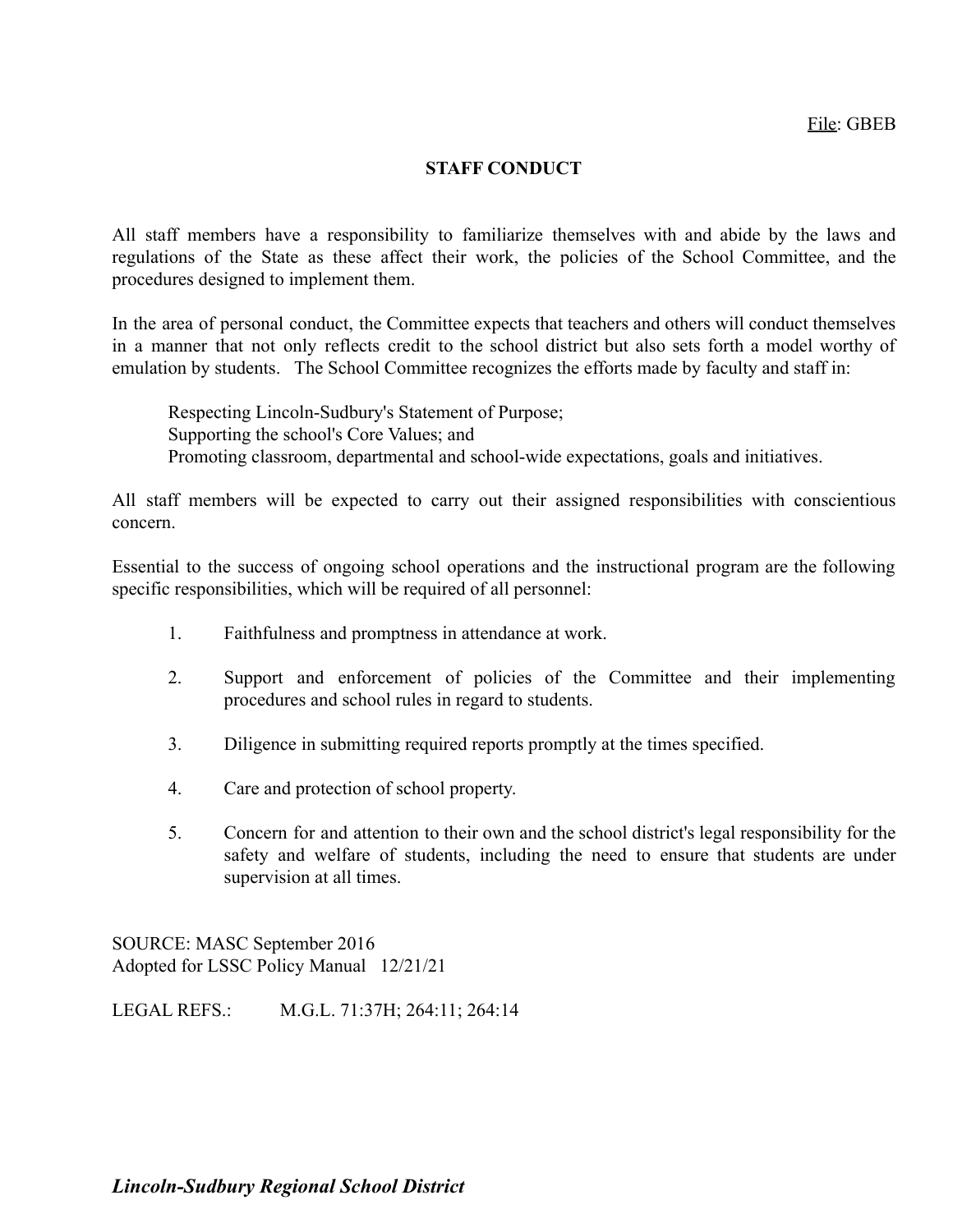# **GIFTS TO AND SOLICITATIONS BY STAFF**

# Gifts

The acceptance of gifts worth \$50 or more by school personnel in a calendar year when the gift is given because of the position they hold, or because of some action the recipient could take or has taken in his or her public role, violates the conflict of interest law. Acceptance of gifts worth less than \$50, while not prohibited by the conflict of interest law, may require a written public disclosure to be made.

In keeping with this policy, no employee of the school district will accept a gift worth \$50 or more that is given because of the employee's public position, or anything that the employee could do or has done in his or her public position. Gifts worth less than \$50 may be accepted, but a written disclosure to the employee's appointing authority must be made if the gift and the circumstances in which it was given could cause a reasonable person to think that the employee could be improperly influenced. The value of personal gifts accepted is aggregated over a calendar year (4 gifts of \$20 value is the same as 1 gift of \$80 if given in the same calendar year).

In general, homemade gifts without retail value are permissible because a reasonable person would not expect an employee would unduly show favor to the giver, so no disclosure is required. Such gifts could include homemade food items (cookies, candy, etc), handpicked flowers, and handmade gifts worth less than \$10 (ten) dollars.

## Class Gifts

There is a specific exception to the prohibition against accepting gifts worth \$50 or more, when the teacher knows only that the gift is from the class, not from specific donors. A single class gift per calendar year valued up to \$150 or several class gifts in a single year with a total value up to \$150 from parents/guardians and students in a class may be accepted provided the gift is identified only as being from the class and the names of the givers and the amounts given are not identified to the recipient. The recipient may not accept an individual gift from someone who contributed to the class gift. It is the responsibility of the employee to confirm that the individual offering such gift did not contribute to the class gift.

#### Gifts for School Use

Gifts given to a teacher solely for classroom use or to purchase classroom supplies are not considered gifts to an individual employee and are not subject to the \$50 limit. However, an employee who accepts such gifts must keep receipts documenting that money or gift cards were used for classroom supplies.

#### Solicitations

In spirit, the School Committee supports the many worthwhile charitable drives that take place in the community and is gratified when school employees give them their support. However, the solicitation of funds from staff members through the use of school personnel and school time is prohibited by the conflict of interest law. Therefore, no solicitations of funds for charitable purposes should be made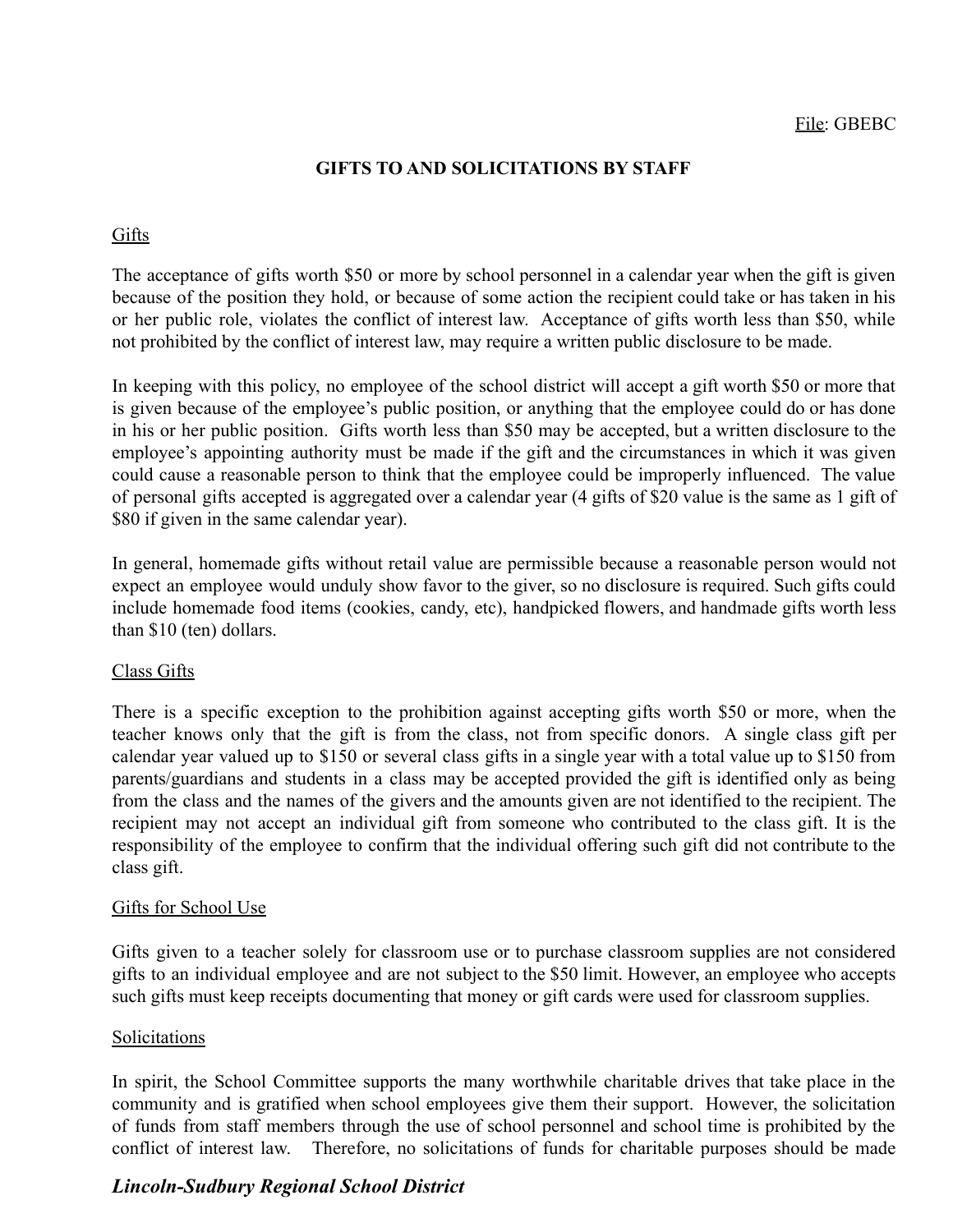among staff members. Staff members of course remain free to support charitable causes of their own selection.

SOURCE: MASC December 2012 Adopted for LSSC Policy Manual 12/21/21

Legal Ref: M.G.L. 268A:3; 268A:23; 930 CMR 5.00

CROSS REFS.: KHA, Public Solicitations in the Schools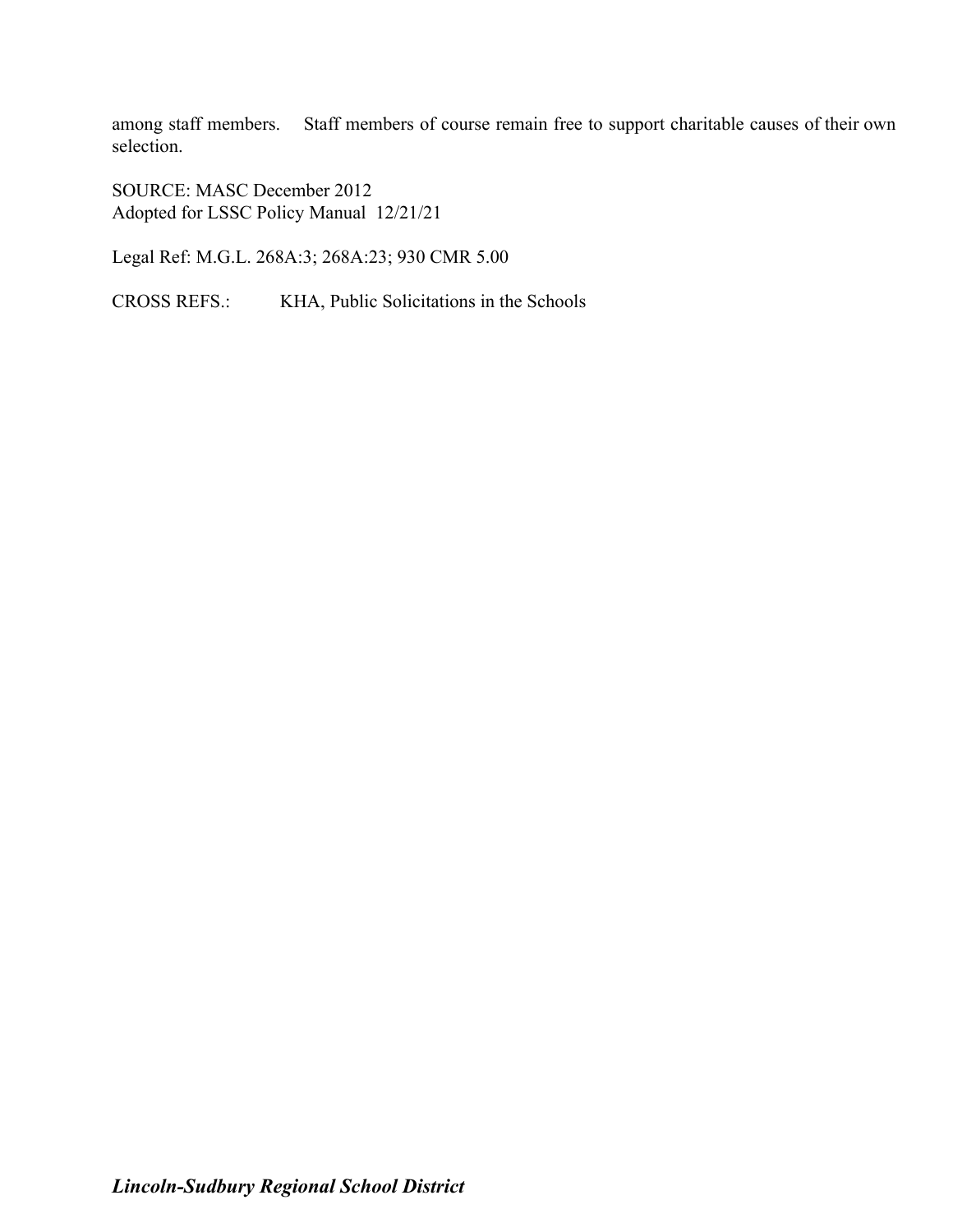### **ONLINE FUNDRAISING AND SOLICITATIONS - CROWDFUNDING**

School District employees shall comply with all of the following provisions relating to online solicitations and the use of crowdfunding services for school-related purposes as well as all applicable laws, regulations and district policies. No online fundraising may occur except as provided below.

The Superintendent shall have final authority to approve any online fundraising activities by school district employees and shall determine and communicate to Principals the circumstances under which online fundraising proposals shall require Superintendent or School Committee approval in accordance with law and school district policy (KCD). The Principal of each school shall approve all online fundraising activities within their buildings prior to any employee posting any such fundraising solicitation.

Any solicitation shall be for educational purposes only (field trips, supplies, supplemental materials, books, etc.). The solicitation of personal items (coats, nutritional snacks, etc.) shall only be to benefit students directly. To the extent an employee solicits any technology or software, the employee shall secure the prior written approval of the Director of Technology or designee prior to any such solicitation. Any employee seeking to display or post a photograph of a student in conjunction with a fundraising solicitation must first secure the written consent of the student's parent or guardian.

Employees shall not use a crowdfunding source, or set up their appeal in such a way, that they are asking for donations directly from people over whom the employee making the request has authority, or with whom the public employee is having official dealings (such as parents/guardians of student's in a teacher's classroom - the solicitation can say "Classroom X needs tissues and crayons," but it shouldn't be directed to parents/guardians who have shared email addresses with the teacher for purposes of communicating about their student).

Employees using crowdfunding services shall periodically disclose in writing to the Superintendent the names of all individuals whom the employee has directly solicited in any manner including but not limited to oral, written, or electronic solicitation. The Superintendent shall maintain these disclosures as public records available for public review.

Employees may only use crowdfunding services that send the items or proceeds solicited by the employee directly to the employee's school or to the school district. Employees must verify under the crowdfunding service's terms and conditions that they meet all requirements for such solicitation. Items or proceeds directly sent to employees are considered gifts to the employee and may result in violation of state ethics laws.

If an employee's proposal is approved by the crowdfunding service, the employee agrees to use the donated materials solely as stated in the employee's proposal.

If a solicitation is not fully funded within the time period required by the crowdfunding service, or the solicitation cannot be concluded for any reason, every attempt will be made to return donations to the donors. Donations unable to be returned shall only be used as account credits for future solicitations.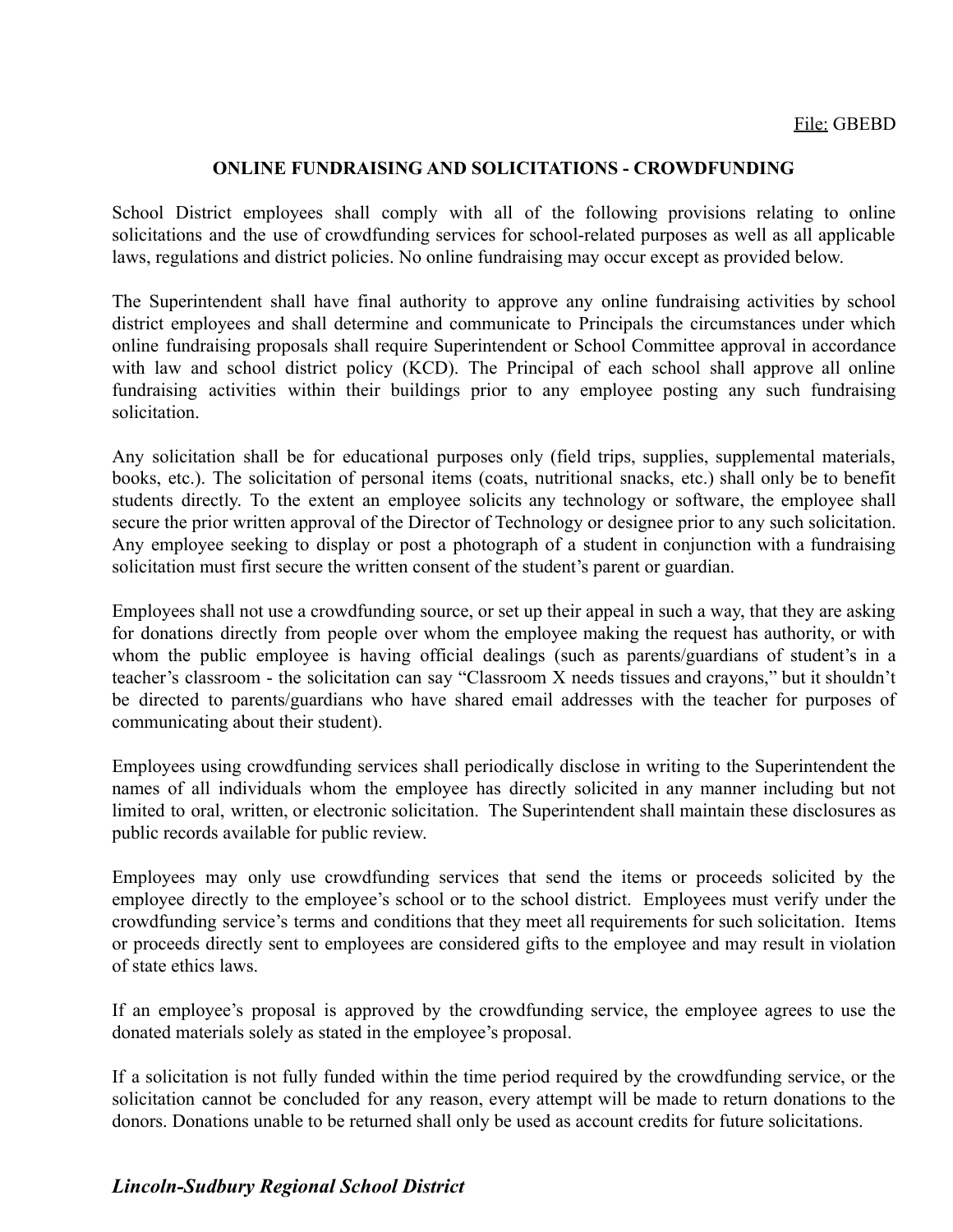Unless otherwise approved by the Superintendent in writing, all goods and/or proceeds solicited and received through any online solicitation shall become the property of the School Committee, and not of the individual employee who solicited the item(s) or funds. The employee is prohibited from taking any such item(s) or funds to another school or location, without the Superintendent's written approval.

| <b>LEGAL REFS:</b> | MGL 44:53A; 71:37A; 268A:3; 268A:23;<br>Ethics Commission Advisory Opinion EC-COI-12-1;                                 |
|--------------------|-------------------------------------------------------------------------------------------------------------------------|
| <b>CROSS REFS:</b> | GBEA, Staff Ethics/Conflict of Interest;<br>GBEBC, Gifts To and Solicitations by Staff;<br>KCD, Public Gifts to Schools |

SOURCE: MASC February 2018 Adopted for LSSC Policy Manual 12/21/21

**NOTE: Crowdfunding services are defined as any online service used for the solicitation of goods, services, or money from a large number of people via the internet or other electronic network. Examples include GoFundme, Kickstarter, Indiegogo, YouCaring, and DonorsChoose.**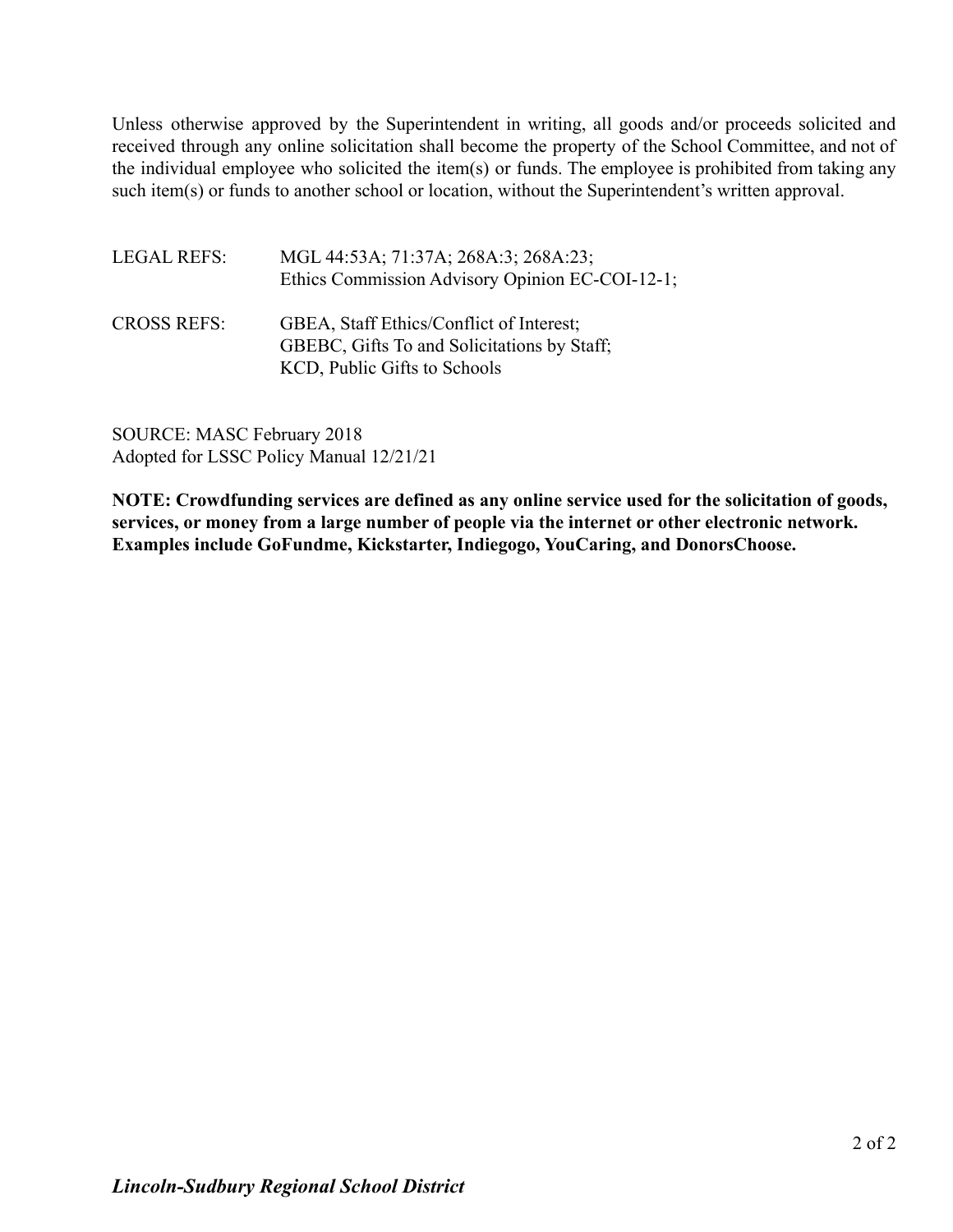# **DRUG-FREE WORKPLACE POLICY**

The School District will provide a drug-free workplace and certifies that it will:

- 1. Notify all employees in writing that the unlawful manufacture, distribution, dispensing, possession or use of a controlled substance, is prohibited in the District's workplace, and specify the actions that will be taken against employees for violation of such prohibitions.
- 2. Establish a drug-free awareness program to inform employees about the dangers of drug abuse in the workplace; the District's policy of maintaining a drug-free work-place; and available drug counseling, rehabilitation, and employee assistance programs; and the penalty that may be imposed on employees for drug abuse violations occurring in the workplace.
- 3. Make it a requirement that each employee whose employment is funded by a federal grant be given a copy of the statement as required.
- 4. Notify the employee in the required statement that as a condition of employment under the grant, the employee will abide by the terms of the statement, and will notify the District of any criminal drug statute conviction for a violation occurring in the workplace no later than five days after such conviction.
- 5. Notify the federal agency within ten days after receiving notice from an employee or otherwise receiving notice of such conviction.
- 6. Take one of the following actions within 30 days of receiving notice with respect to any employee who is so convicted; take appropriate personnel action against such an employee, up to and including termination; or require such employee to participate satisfactorily in a drug abuse assistance or rehabilitation program approved for such purposes by a federal, state or local health law enforcement, or other appropriate agency.
- 7. Make a good faith effort to continue to maintain a drug-free workplace through implementation of all the provisions of this policy.

SOURCE: MASC March 2016 Adopted for LSSC Policy Manual 12/21/21

| <b>LEGAL REFS.:</b> | The Drug-Free Workplace Act of 1988 |
|---------------------|-------------------------------------|
|                     |                                     |

CROSS REFS.: IHAMB, Teaching about Drugs, Alcohol, and Tobacco [JICH](http://z2policy.ctspublish.com/masc/DocViewer.jsp?docid=232&z2collection=master#JD_JICH), Drug and Alcohol Use by Students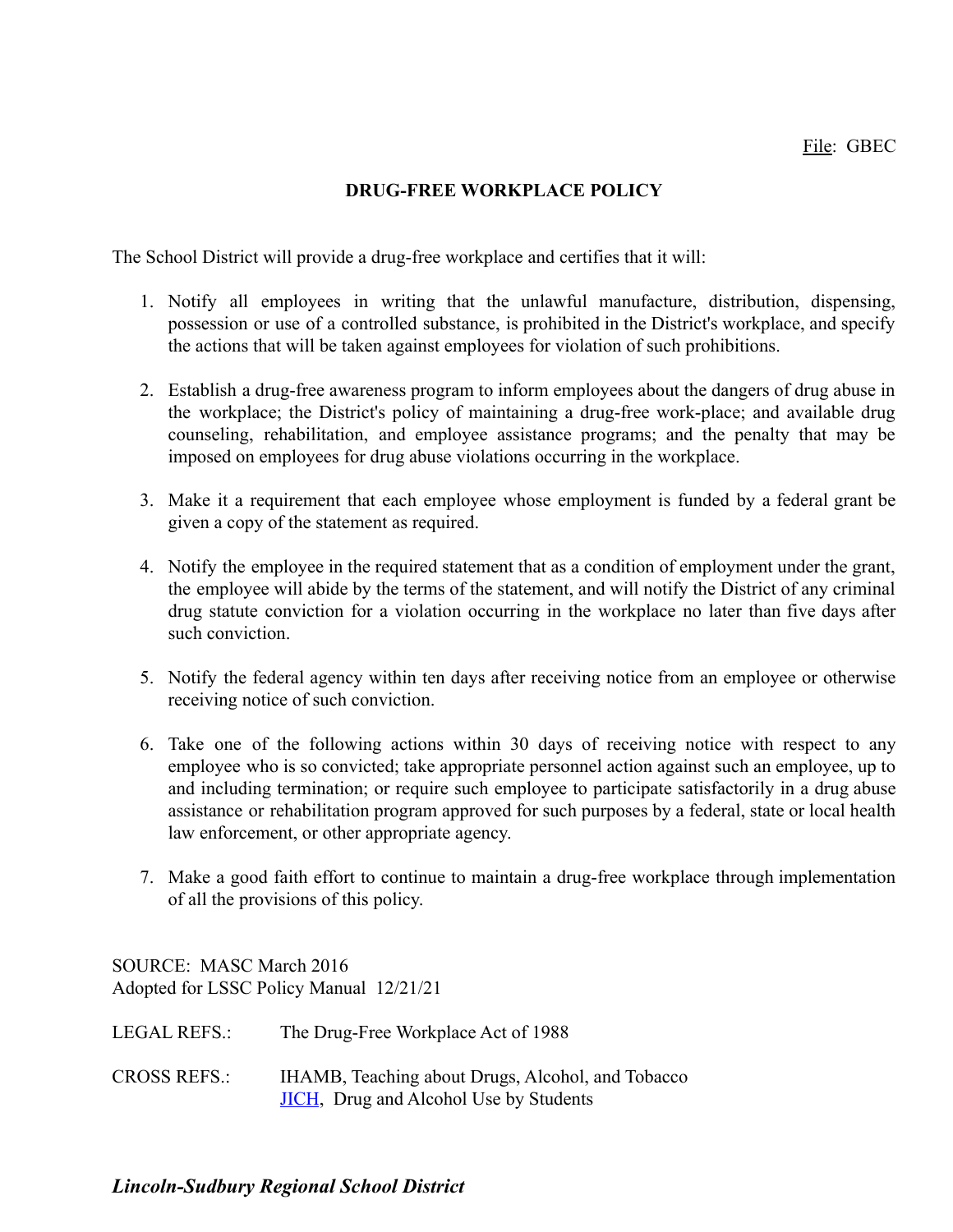## **STAFF PERSONAL SECURITY AND SAFETY**

Through its overall safety program and various policies pertaining to school personnel, the Committee will seek to assure the safety of employees during their working hours and assist them in the maintenance of good health.

Employees offered a position as a custodian, maintenance worker or food service worker must successfully pass a pre-employment physical examination (provided at School Committee cost) prior to the date of employment.

The Superintendent may require an employee to submit to a physical examination by a physician appointed by the school district whenever that employee's health appears to be a hazard to children or others in the school district or when a doctor's certificate is legally required to verify need for sick leave.

School employees, their families and members of their household are eligible to use the confidential services provided by the municipality's employee assistance program,

SOURCE: MASC September 2016 Adopted for LSSC Policy Manual 12/21/21

LEGAL REFS.: M.G.L. 71:54; 71:55C

CROSS REFS.: EB, Safety Program

**NOTE: This category is for statements on staff physical and mental health examination requirements, the School Committee's commitment to assisting employees in maintaining good health, its concern with occupational safety, and so on.**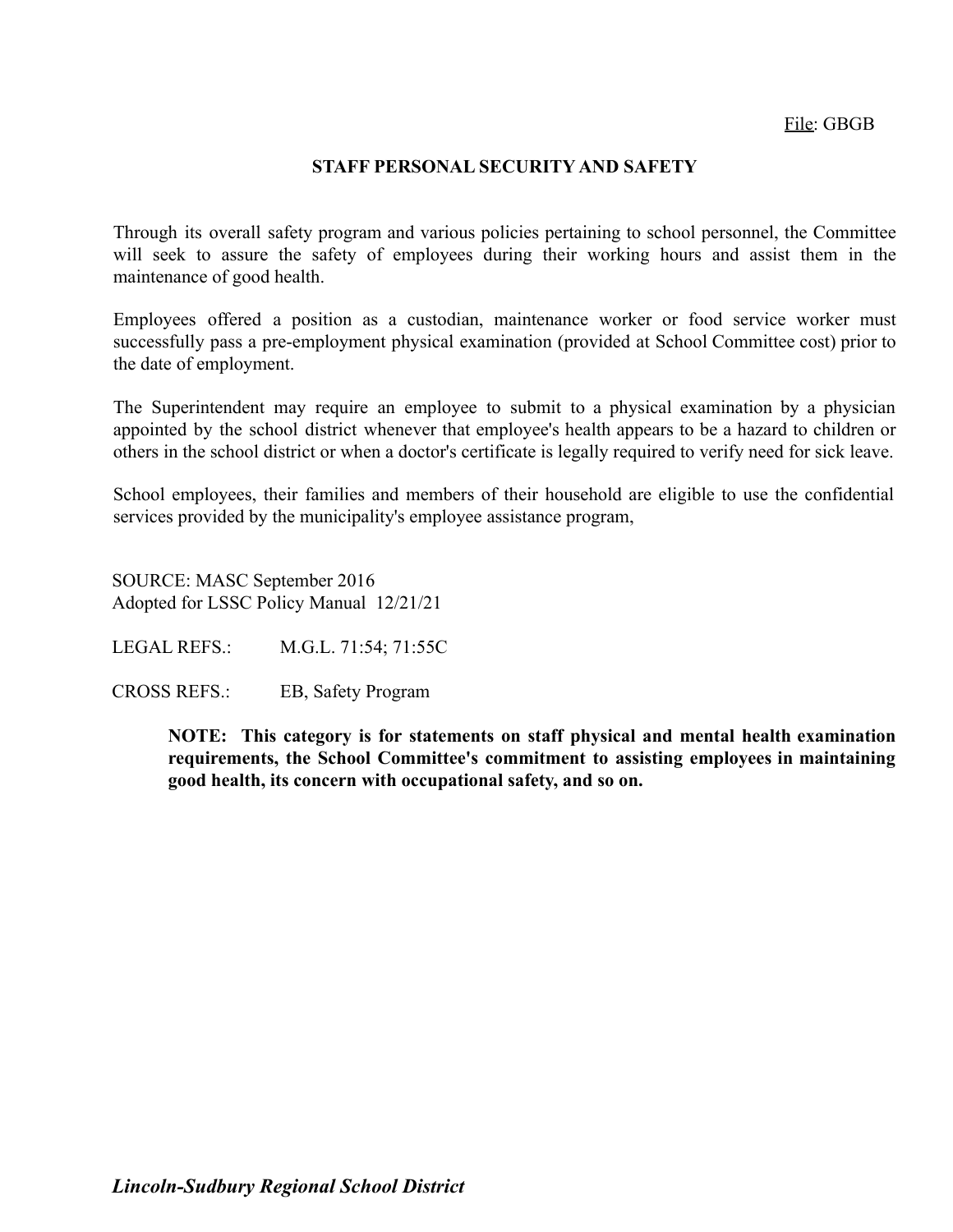## **FAMILY AND MEDICAL LEAVE**

The School District shall comply with the mandatory provisions of the Family and Medical Leave Act of 1993. The Superintendent shall issue, and from time to time amend, procedures setting forth the rights and procedures granted by the Act, and shall ensure compliance with those procedures either personally or by delegation, or by some combination of personal oversight and delegation.

SOURCE: MASC Adopted for LSSC Policy Manual 12/21/21

LEGAL REFS.: P.L. 103-3, "Family and Medical Leave Act of 1993"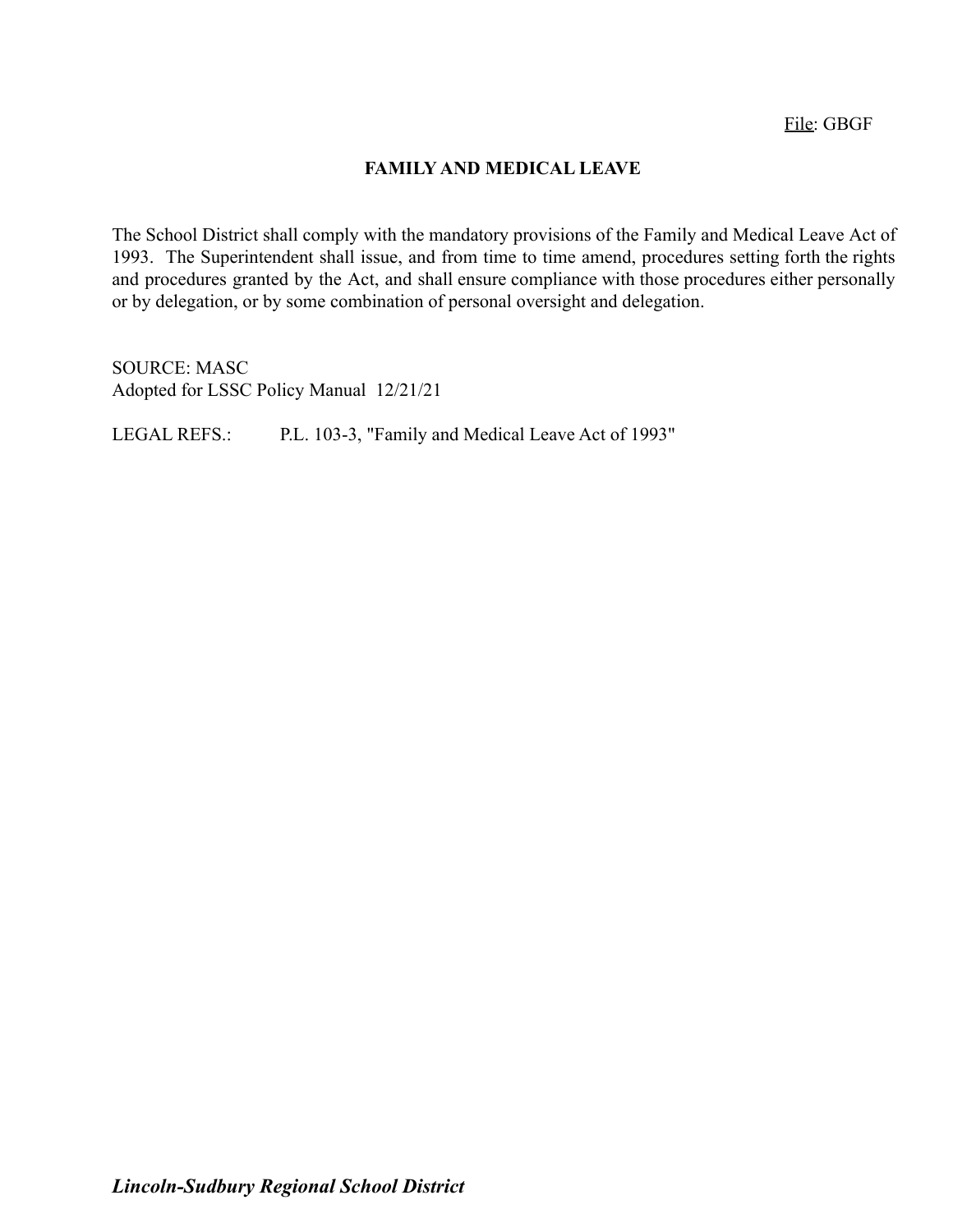## **STAFF PARTICIPATION IN POLITICAL ACTIVITIES**

The School Committee recognizes that employees of the school district have the same fundamental civic responsibilities and privileges as other citizens. Among these are campaigning for an elective public office and holding an elective or appointive office.

In connection with campaigning, an employee will not: use school district facilities, equipment or supplies; discuss their campaign with school personnel or students during the working day; use any time during the working day for campaigning purposes. Under no circumstances, will students be pressured into campaigning for any staff member.

SOURCE: MASC September 2016 Adopted for LSSC Policy Manual 12/21/21

LEGAL REF.: M.G.L. 55; 71:44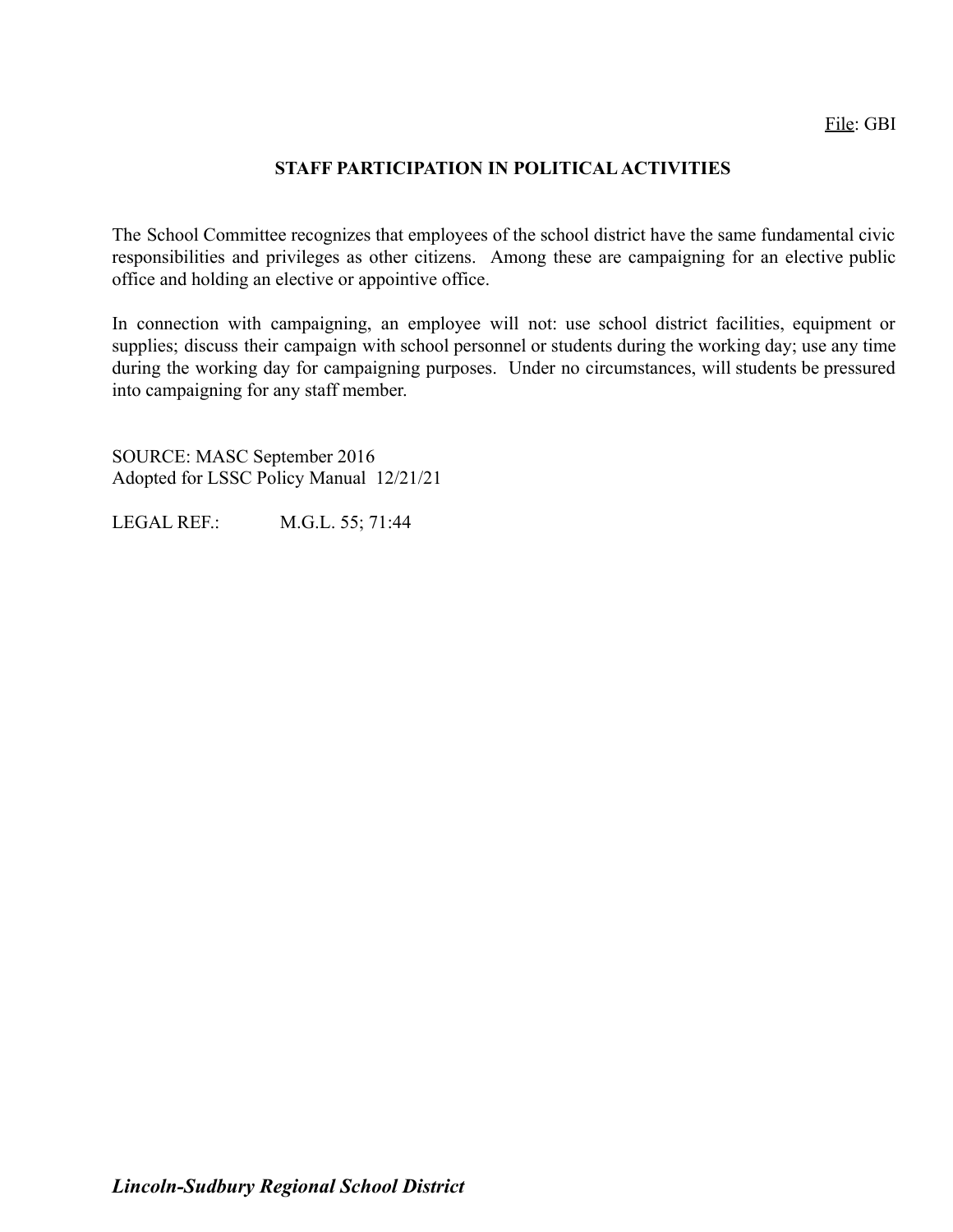#### **PERSONNEL RECORDS**

Information about staff members is required for the daily administration of the school district, for implementing salary and other personnel policies, for budget and financial planning, for responding to appropriate inquiries about employees, and for meeting the School Committee's education reporting requirements. To meet these needs, the Superintendent will implement a comprehensive and efficient system of personnel records maintenance and control under the following guidelines:

- 1. A personnel folder for each present and former employee will be accurately maintained in the central administrative office. In addition to the application for employment and references, the folders will contain records and information relative to compensation, payroll deductions, evaluations, and any other pertinent information.
- 2. The Superintendent will be the official custodian for personnel files and will have overall responsibility for maintaining and preserving the confidentiality of the files within the provisions of the law.
- 3. Personnel records are considered confidential under the law and will not be open to public inspection. Access to personnel files will be limited to persons authorized by the Superintendent to use the files for the reasons cited above.
- 4. Each employee will have the right, upon written request, to review the contents of their own personnel file.
- 5. Employees may make written objections to any information contained in the file. Any written objection must be signed by the staff member and will become part of the employee's personnel file. Further, no negative comment will be placed in a staff member's file unless it is signed by the person making the comment and the staff member is informed of the comment and afforded the opportunity to include their written response in the file.
- 6. Lists of school district employees' names and home addresses will be released only to governmental agencies as required for official reports or by the laws.

SOURCE: MASC Adopted for LSSC Policy Manual 12/21/21

LEGAL REFS.: Family Educational Rights and Privacy Act, Sec. 438, P.L. 90-247 Title IV, as amended 88 Stat. 571-574 (20 U.S.C. 1232g) and regulations M.G.L. 4:7; 71:42C Teachers' Agreement

CONTRACT REF.: All Agreements

CROSS REF.: KDB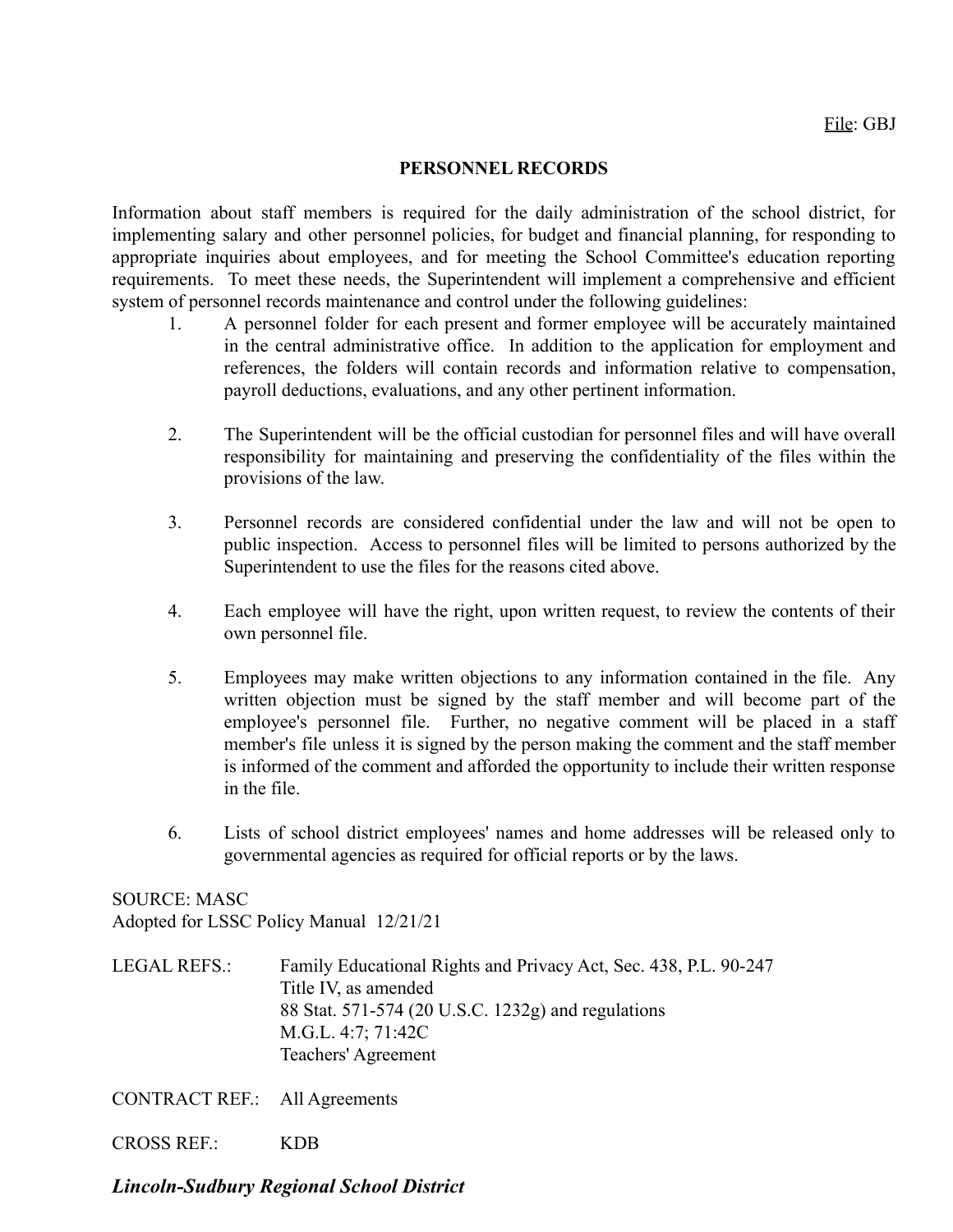### **STAFF COMPLAINTS AND GRIEVANCES**

The School Committee will encourage the administration to develop effective means of resolving differences that may arise among employees and between employees and administrators; reduce potential areas of grievances; and establish and maintain recognized channels of communication between the staff, administration, and School Committee.

It is the Committee's desire that grievance procedures provide for prompt and equitable adjustment of differences at the lowest possible administrative level, and that each employee be assured opportunity for an orderly presentation and review of complaints and concerns.

Channels established will provide for the following:

- 1. That teachers and other school employees may appeal a ruling of an Associate Principal or other administrator to the Superintendent.
- 2. That all school employees may appeal a ruling of the Superintendent to the Committee, except in those areas where the law has specifically assigned authority to the Associate Principal and/or the Superintendent and Committee action would be in conflict with that law.
- 3. That all hearings of complaints before the Superintendent or Committee be conducted in the presence of the administrator who made the ruling that is the subject of the grievance.

The process established for the resolution of grievances in contracts negotiated with recognized employee bargaining units will apply only to "grievances" as defined in the particular contract.

SOURCE: MASC September 2016 Adopted for LSSC Policy Manual 12/21/21

LEGAL REFS<sup>.</sup> M.G.L. 150E:5 and 8

CONTRACT REFS.: All Contract Agreements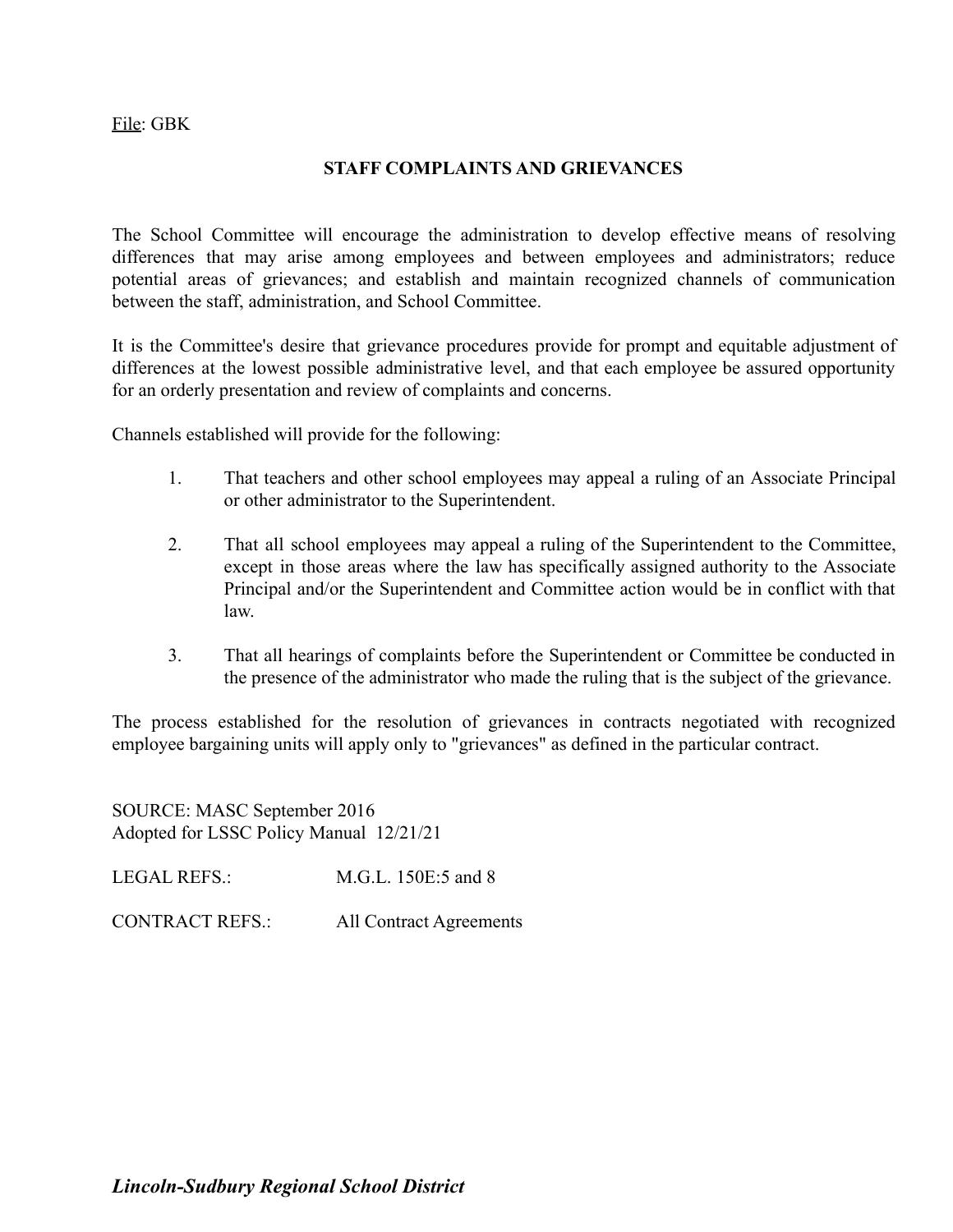### **PROFESSIONAL STAFF POSITIONS**

All professional staff positions in the school district will be created initially by the School Committee. It is the Committee's intent to activate a sufficient number of positions to accomplish the school district's goals and objectives and to provide for the equitable staffing of each school building. Although such positions may remain temporarily unfilled, only the Committee may abolish a position it has created.

Each time a new position is established by the Committee, the Superintendent will present for the Committee's approval a job description for the position, which specifies the jobholder's qualifications and the job's performance responsibilities. The Superintendent will maintain a comprehensive set of job descriptions for all positions.

SOURCE: MASC Adopted for LSSC Policy Manual 12/21/21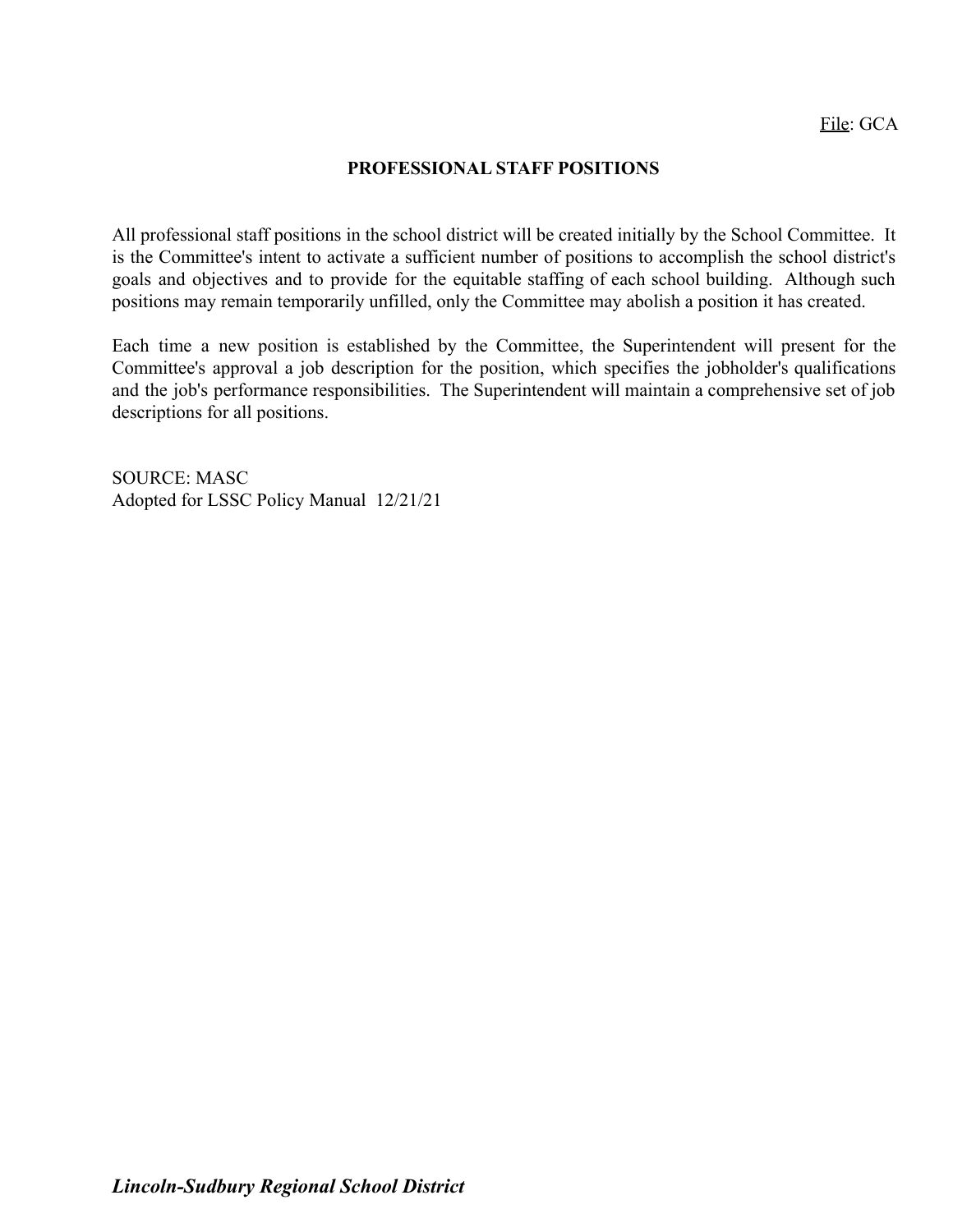### **PROFESSIONAL STAFF SALARY SCHEDULES**

#### Teachers

The School Committee will adopt a salary schedule for regular teaching personnel as part of the contract negotiated with the teachers' bargaining unit. The schedule will be designed to recognize and reward training and experience and encourage additional study for professional advancement.

#### Associate Principals

Salaries will be reviewed annually prior to July 1. The School Committee, with the advice of the Superintendent, will establish levels of compensation for each position based on the circumstances, dynamics, and requirements of each position. Consideration may be given to individuals for exceptional performance as a basis for establishing merit increases for Principals. It is the responsibility of the Superintendent to present evidence to the School Committee to support recommendations for salary increases.

#### Administrators

Salaries will be reviewed annually prior to July 1. The Superintendent may, upon the request of the Committee, survey other school districts to determine salaries being paid for comparable positions in each district. The survey will include the effective date of the specified salary.

SOURCE: MASC September 2016 Adopted for LSSC Policy Manual 12/21/21

LEGAL REFS.: M.G.L. 71:40; 71:43, 71:42B

CONTRACT REF.: Teachers' Agreement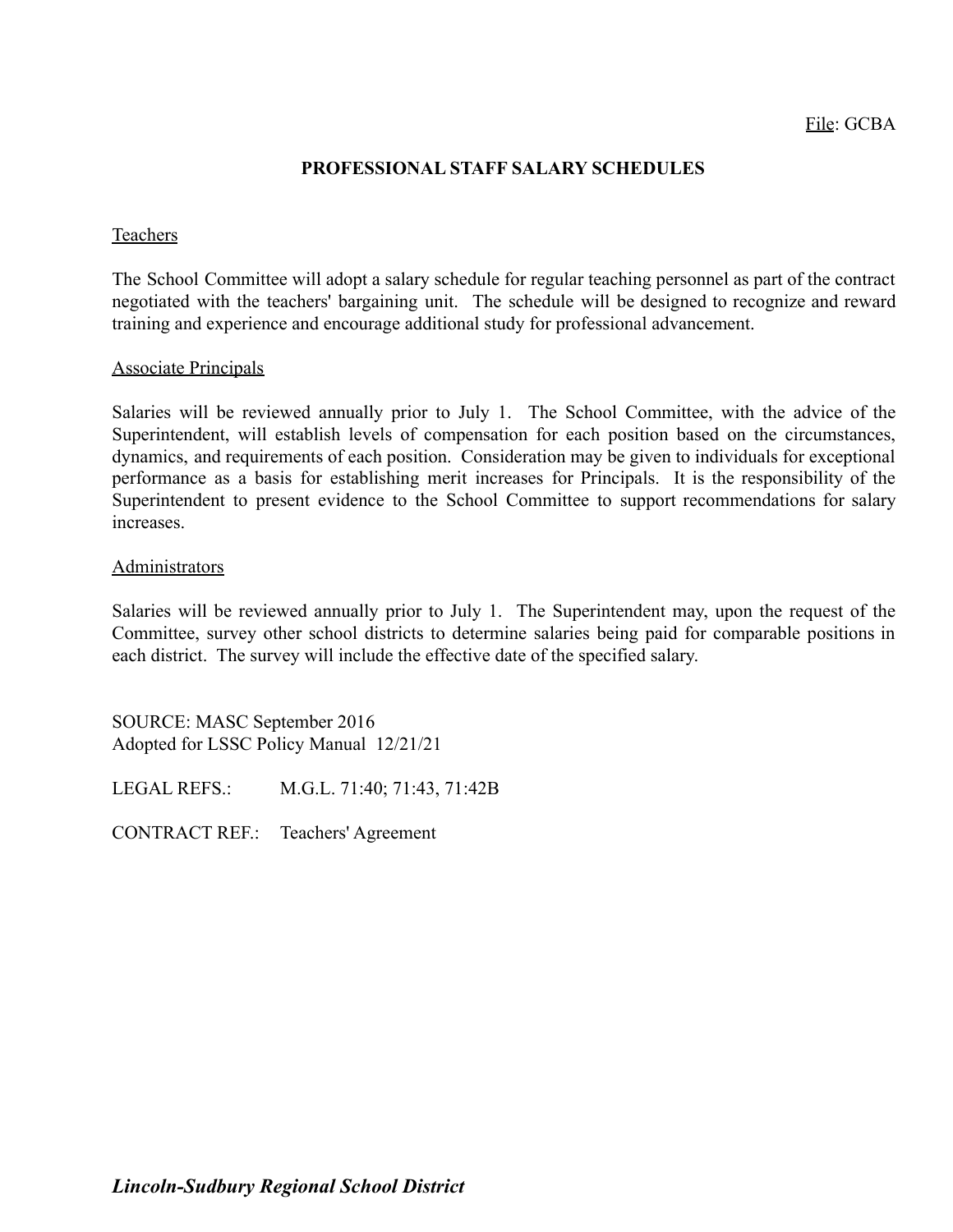## **PROFESSIONAL STAFF RECRUITING/POSTING OF VACANCIES**

It is the responsibility of the Superintendent, with the assistance of the administrative staff, to determine the personnel needs of the school district. Any recommendations for the creation or elimination of a position must be approved by the School Committee.

The search for good teachers and other professional employees will extend to a wide variety of educational institutions and geographical areas. It will take into consideration the characteristics of the town and the need for a heterogeneous staff from various cultural backgrounds.

Recruitment procedures will not overlook the talents and potential of individuals already employed by the school district. Any current employee may apply for any position for which he or she has certification and meets other stated requirements.

Openings in the schools will be posted in sufficient time, before the position is filled, to permit current employees to submit applications.

SOURCE: MASC September 2016 Adopted for LSSC Policy Manual 12/21/21

LEGAL REFS.: Collective Bargaining Agreements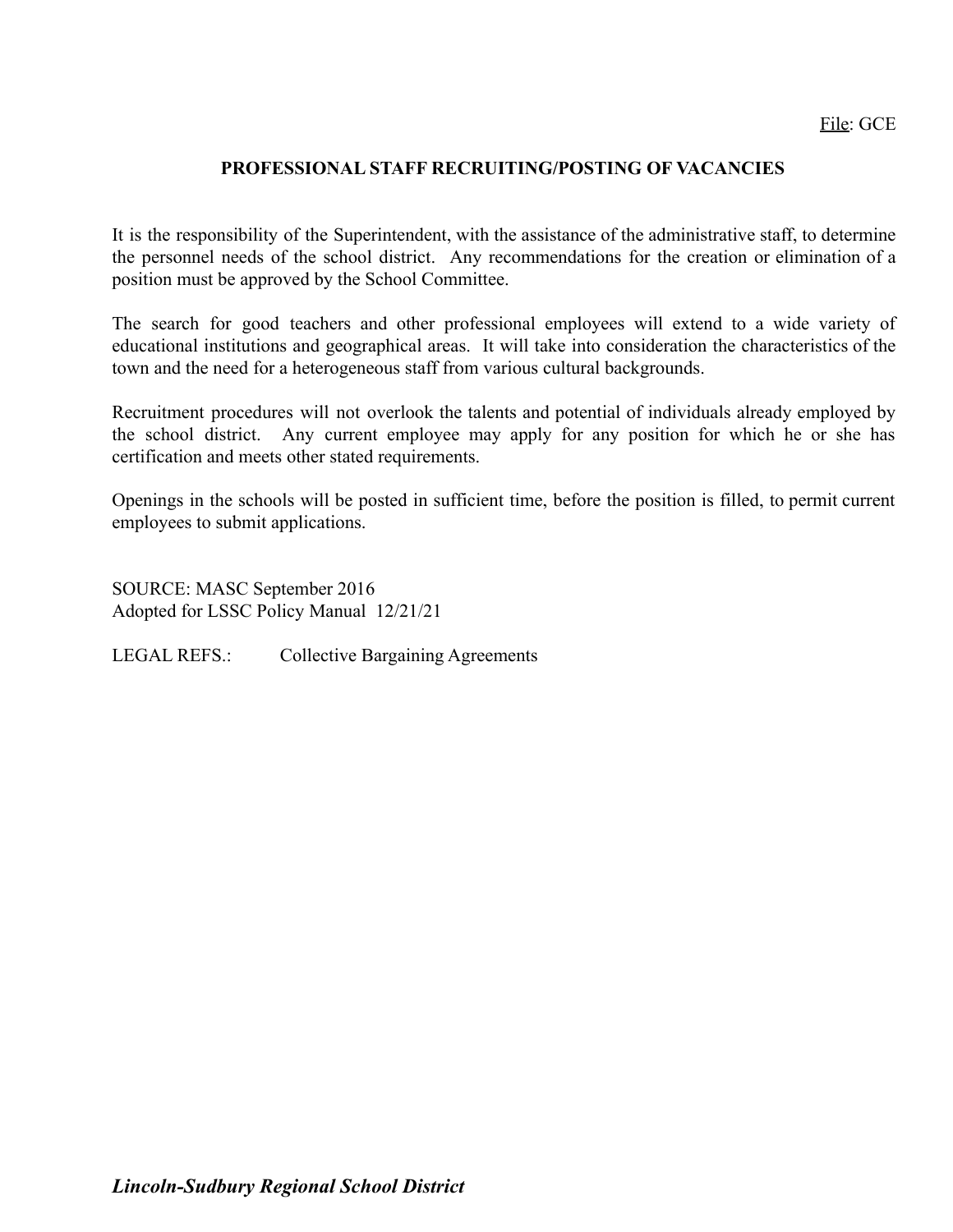### **PROFESSIONAL STAFF HIRING**

Through its employment policies, the District will strive to attract, secure, and hold the highest qualified personnel for all professional positions. The selection process will be based upon awareness to candidates who will devote themselves to the education and welfare of the children attending the schools.

It is the responsibility of the Superintendent, and of persons to whom he or she delegates this responsibility, to determine the personnel needs of the school district and to locate suitable candidates. No position may be created without the approval of the School Committee. The District's goal is to employ and retain personnel who are motivated, will strive always to do their best, and are committed to providing the best educational environment for the children

It will be the duty of the Superintendent to see that persons considered for employment in the schools meet all certification requirements and the requirements of the Committee for the type of position for which the nomination is made.

The following guidelines will be used in the selection of personnel:

- 1. There will be no discrimination in the hiring process due to race, color, religion, national origin, sex, gender identity, sexual orientation, age, genetic information, ancestry, military status, disability, pregnancy or pregnancy related condition.
- 2. The quality of instruction is enhanced by a staff with a wide variation in background, educational preparation, and previous experience.
- 3. The administrator responsible for the hiring of a staff member (in the case of District-wide positions, for the position of Principals, it is the Superintendent; for building-based personnel, it is the Principal) is directed to establish a representative screening committee. The administrator has the final say in determining who will be hired but it is expected that the screening committee's input will be a factor in the decision. For those positions where the hiring authority rests with the School Committee, a representative screening committee may be established by the School Committee, or the School Committee may direct the Superintendent to establish a screening committee to assist the Superintendent in making their recommendation to the School Committee.

SOURCE: MASC March 2018 Adopted for LSSC Policy Manual 12/21/21

LEGAL REFS.: M.G.L. 69:6; 71:38; 71:38G; 71:39; 71:45 Massachusetts Board of Education Requirements for Certification of Teachers, Principals, Supervisors, Directors, Superintendents and Assistant Superintendents in the Public Schools of the Commonwealth of Massachusetts, revised 1994 BESE Regulations 603 CMR 7:00, 26.00, and 44:00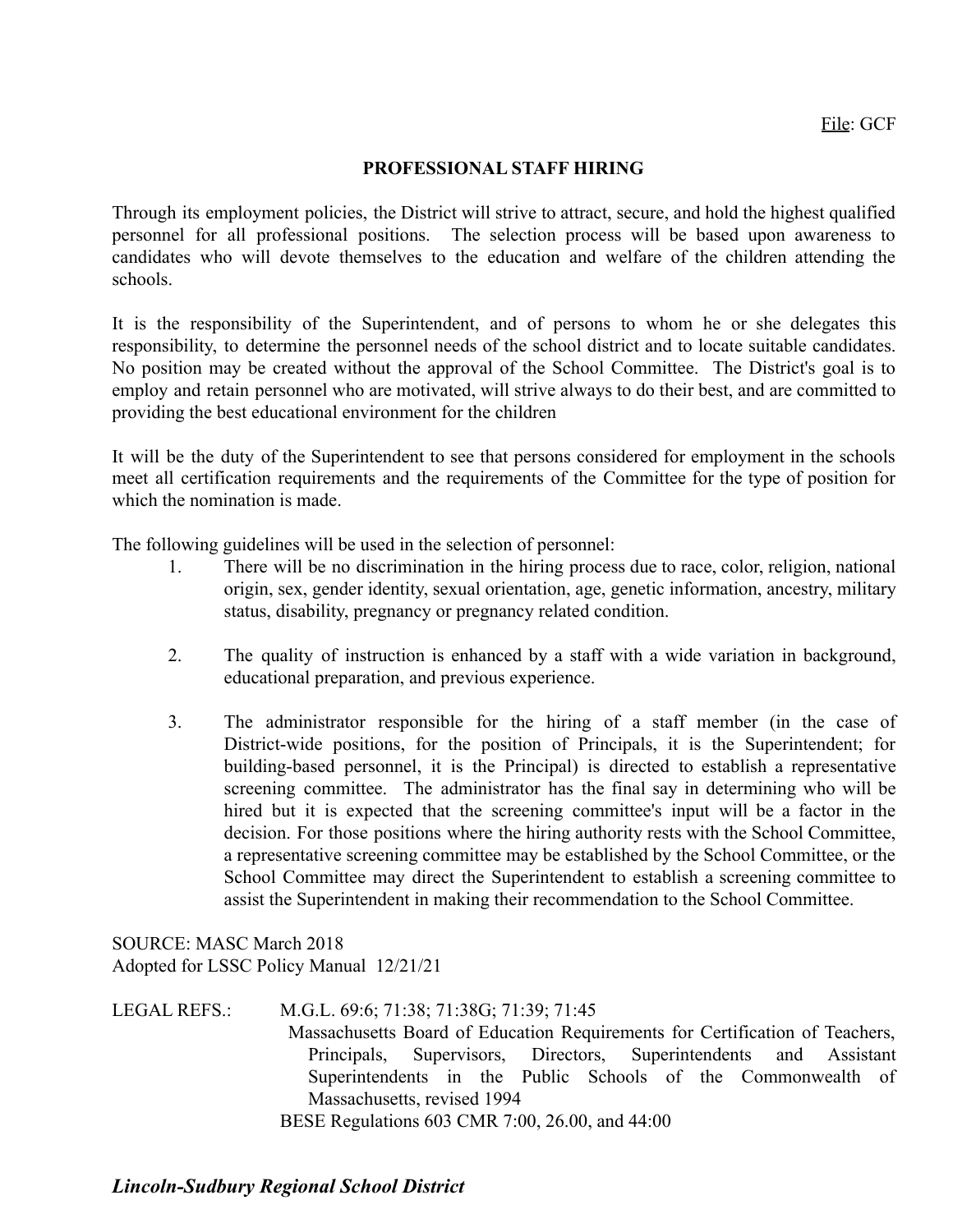#### **SUBSTITUTE PROFESSIONAL STAFF EMPLOYMENT**

The school district will employ as substitute teachers, to the extent possible, persons who meet the requirements for teacher appointments and will assign teachers substitute-teaching positions on the basis of their areas of competence. When the supply of potential substitutes in a particular subject area is too limited to meet school department needs, there will be active recruitment for substitutes in those areas. All substitute teachers will be expected to provide educational services, rather than to assume merely a student-supervisory role. They will be provided with as much support as possible by building administrators and teachers.

The School Committee will set the daily rate of pay for substitute teachers, including extended-term substitutes. The latter will be granted such additional benefits as approved by the School Committee.

SOURCE: MASC Adopted for LSSC Policy Manual 12/21/21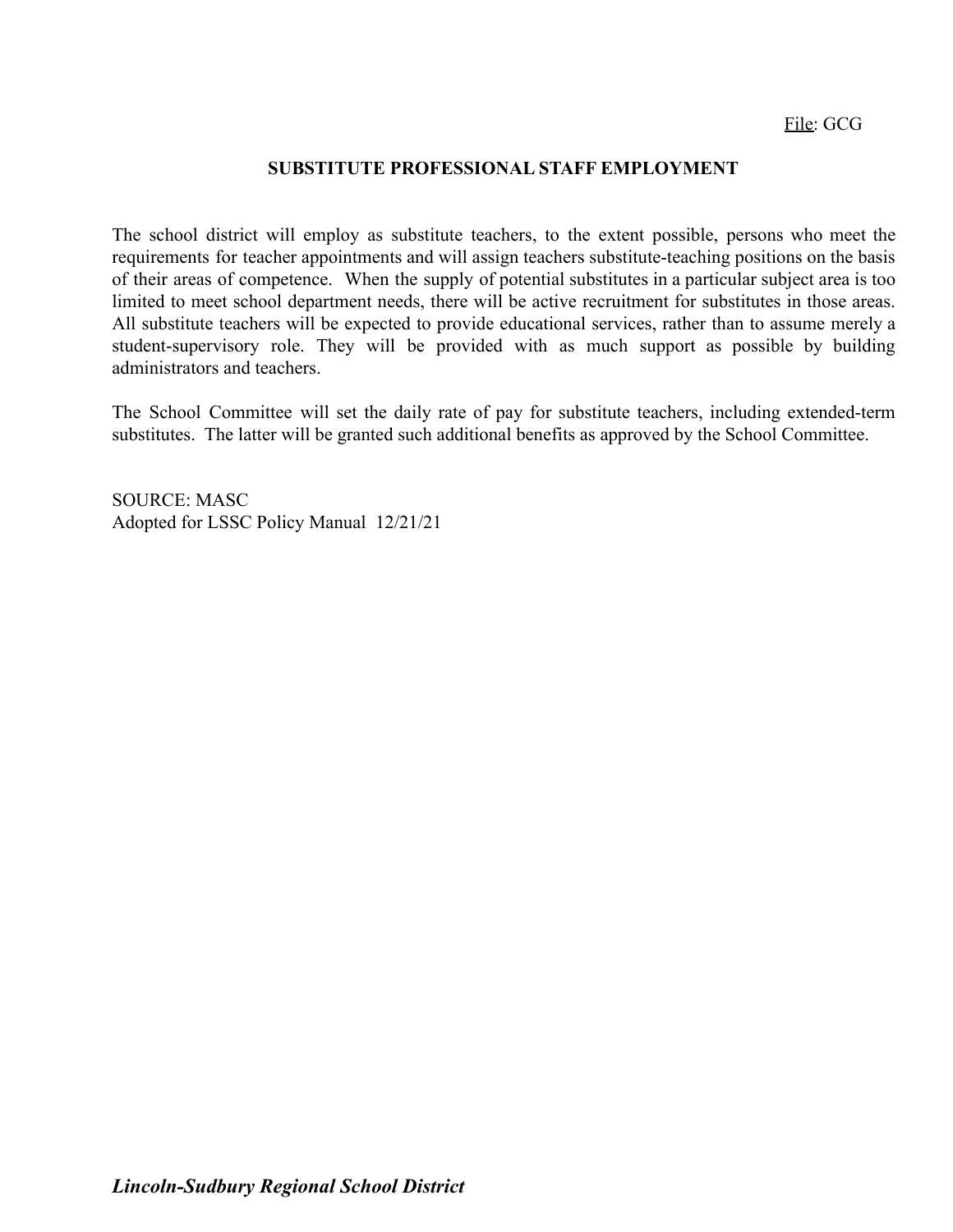### **PROFESSIONAL TEACHER STATUS**

The Superintendent, upon recommendation of the Principal, may award such status to a teacher who has served in the Principal's school for not less than one year or a teacher who has obtained such status in any other public school district in the Commonwealth. The Superintendent will base their decisions on the results of evaluation procedures conducted according to Committee policy.

At the end of each of the first three years of a teacher's employment, it will be the responsibility of the Superintendent to notify each employee promptly in writing of the decision on reappointment. Notification to a teacher not being reappointed must be made by **June 15** or at an earlier date if required by a collective bargaining agreement.

A teacher who attains professional teacher status will have continuous employment in the service of the school district subject to satisfactory evaluations. A teacher with professional teacher status whose position is abolished by the School Committee may be continued in the employ of the school district in another position for which they are legally qualified.

Nothing in these provisions will be considered as restricting the Superintendent from changing teaching assignments or altering or abolishing supervisory assignments except that, by law, no teacher may be assigned to a position for which they are not legally qualified.

Established by law and Committee policy

SOURCE: MASC September 2016 Adopted for LSSC Policy Manual 12/21/21

LEGAL REFS.: M.G.L. 71:38; 71:38G; 71:38H; 71:41; 71:42B; 71:43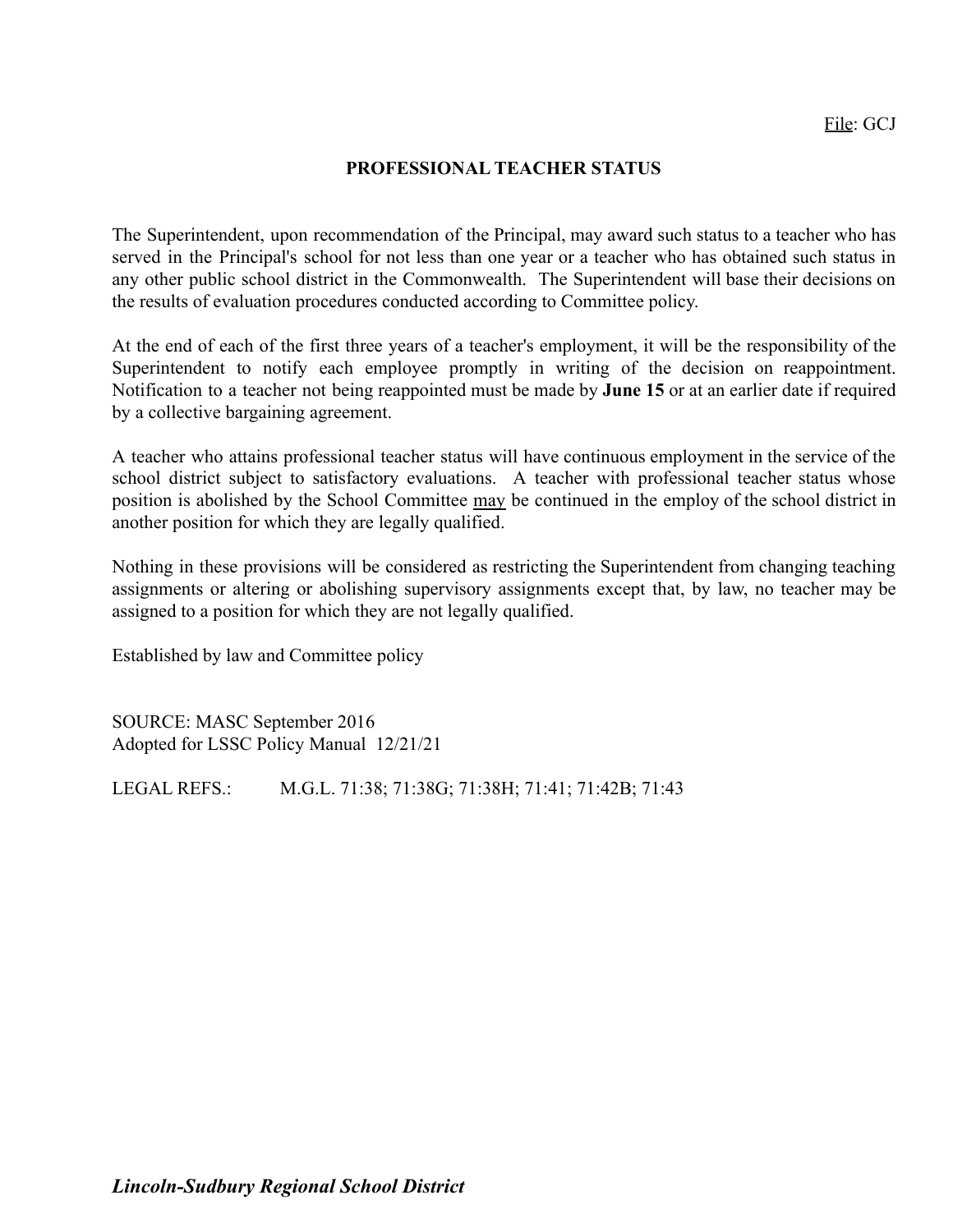#### **EVALUATION OF PROFESSIONAL STAFF**

In order to assure a high quality of teacher and administrator performance and to advance the instructional programs of the schools, a continuous program for teacher and administrator evaluation will be established by the School Committee. Regular reports will be made to the Superintendent concerning the outcomes of these evaluations.

The evaluation process will include:

- 1. The development and periodic review of techniques and procedures for making evaluations.
- 2. Interpretation of the information gained in the evaluative process in terms of the objectives of the instructional program.
- 3. The application of the information gained to the planning of staff development and in-service training activities, which are designed to improve instruction and increase teacher competence.

The evaluation process will include self-evaluation, supervisor initiated observations, and teacher initiated observations.

The formal evaluations will be written and will be discussed by the supervisor and the person being evaluated. The discussions may either precede or follow the writing of the evaluation document. Copies of the written document will be signed by both parties and incorporated into the personnel files of the teacher or administrator. In addition, the individual and his department chairman (if applicable) will receive a signed copy. The signature should indicate that the evaluation has been read and discussed.

The written evaluation should be specific in terms of the person's strengths and weaknesses. Those areas where improvement is needed should be clearly set forth and recommendations for improvement should be made. Subsequent evaluations should address themselves to any improvement or to any continuing difficulty that is observed.

SOURCE: MASC Adopted for LSSC Policy Manual 12/21/21

LEGAL REFS.: M.G.L. 69:1B; 71:38; 71:38Q; 150E; 152B 603 CMR 35:00

CONTRACT REF.: Teachers' Agreement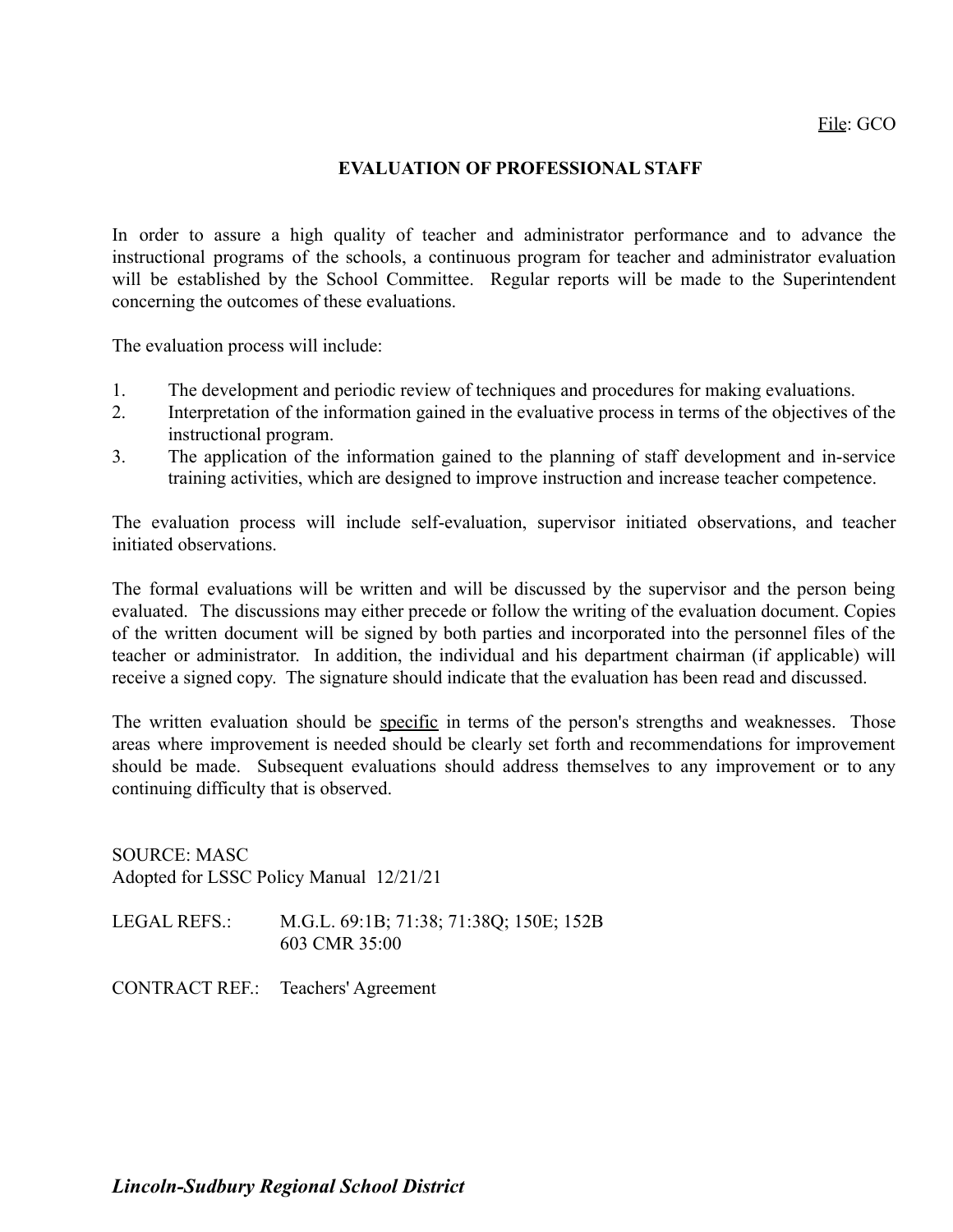### **RESIGNATION OF PROFESSIONAL STAFF MEMBERS**

Professional staff members may discontinue their service in the school district during the school year by submitting a written notice of intent to resign to the appropriate hiring authority.

Such written notice of intent to resign will be given to the Superintendent. The staff member will be notified in writing of the Superintendent's action on the resignation.

When a resignation is accepted by the Superintendent the employee may be expected to continue in service at his or her assigned duties for a period of 30 days after submission of the resignation.

SOURCE: MASC Adopted for LSSC Policy Manual 12/21/21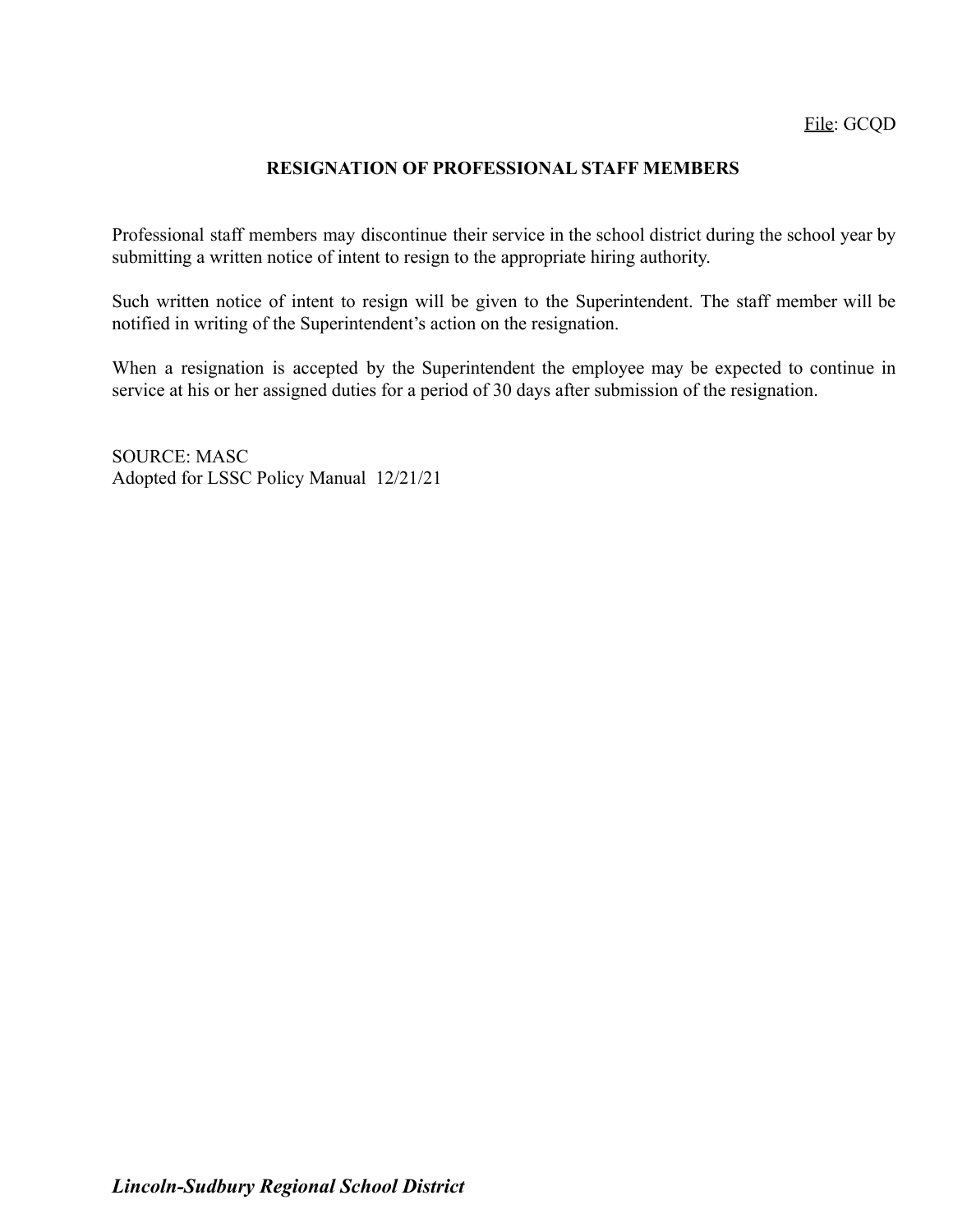#### **RETIREMENT OF PROFESSIONAL STAFF MEMBERS**

Annually, the Superintendent will inform the Committee of the professional staff members who have indicated their intention to retire at the end of the current school year. No further School Committee action is necessary unless approval is needed for the payment of or participation in continued local benefits.

SOURCE: MASC Adopted for LSSC Policy Manual 12/21/21

LEGAL REF.: Age Discrimination in Employment Law, P.L. 95-256

CONTRACT REF.: Teachers' Contract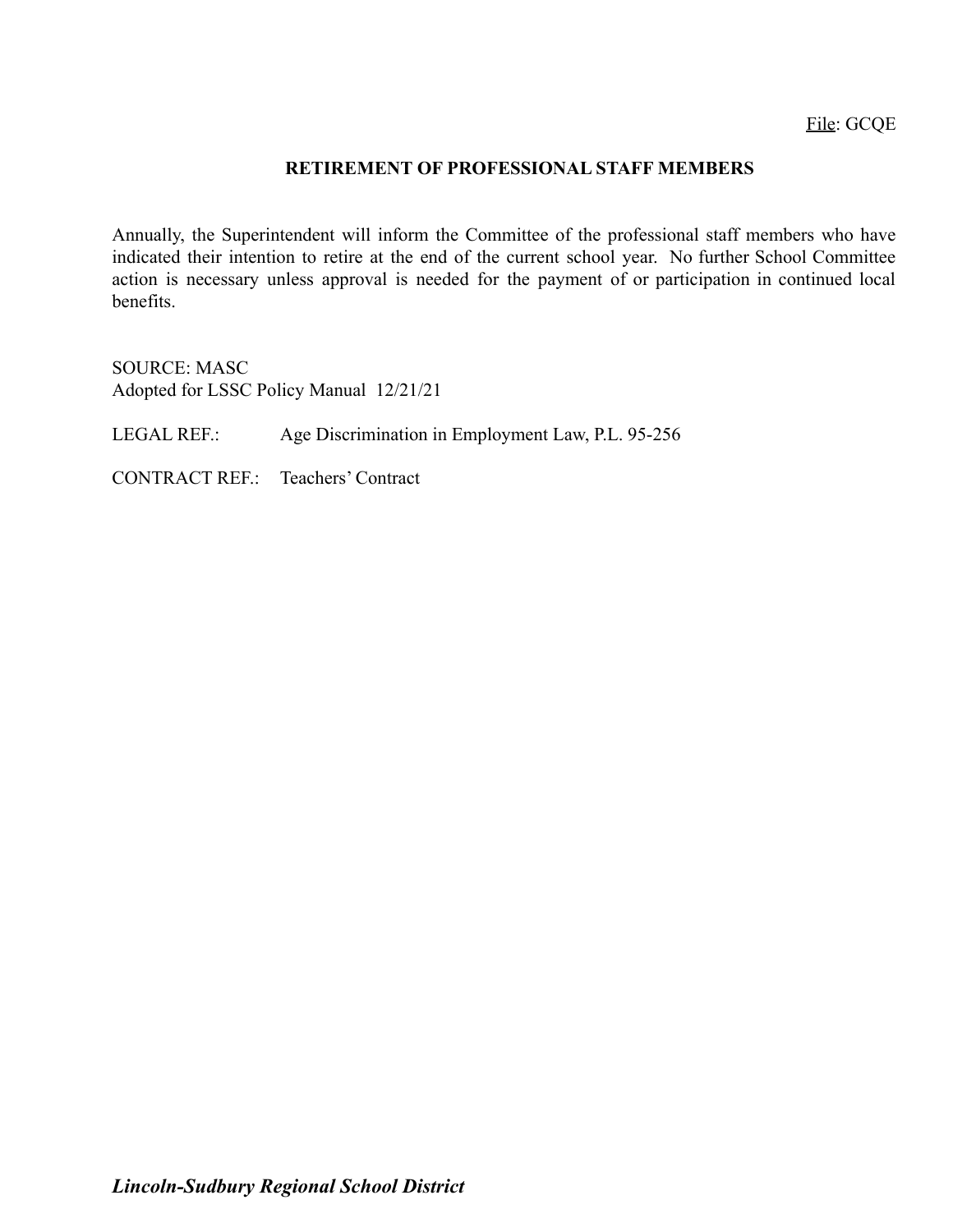### **SUSPENSION AND DISMISSAL OF PROFESSIONAL STAFF MEMBERS**

The Superintendent will strive to assist personnel to perform their duties efficiently. However, the Superintendent may dismiss any employee in accordance with state law. Further, the Committee recognizes the constitutional rights of the District's employees and assures them the protection of due process of law. To guarantee such rights, a system of constitutionally and legally sound procedures will be followed in each case of suspension or dismissal of an employee.

When the Superintendent determines that sufficient cause exists that a professional employee be suspended or dismissed from service in the school district, he or she will:

- 1. Be certain that each such case is supported by defensible records.
- 2. Determine if the individual is to be suspended immediately with the understanding that the suspension will be subject to restoration of salary and position if an appeal is decided in favor of the individual.
- 3. Follow the procedures for dismissal or suspension that are contained in applicable laws as well as those included in the current agreement with the teachers' bargaining unit.
- 4. Provide the individual involved with a written statement that will:
	- a. Indicate whether the action the Superintendent is taking is dismissal or suspension.
	- b. State the reason for the suspension or dismissal.
	- c. Guarantee that all procedures will be in accordance with due process of law.
	- d. Inform employees who have a right to request a hearing under appropriate laws that they may be represented at such a hearing by counsel of their choice.

SOURCE: MASC September 2016 Adopted for LSSC Policy Manual 12/21/21

LEGAL REFS.: M.G.L. 71:42; 71:42D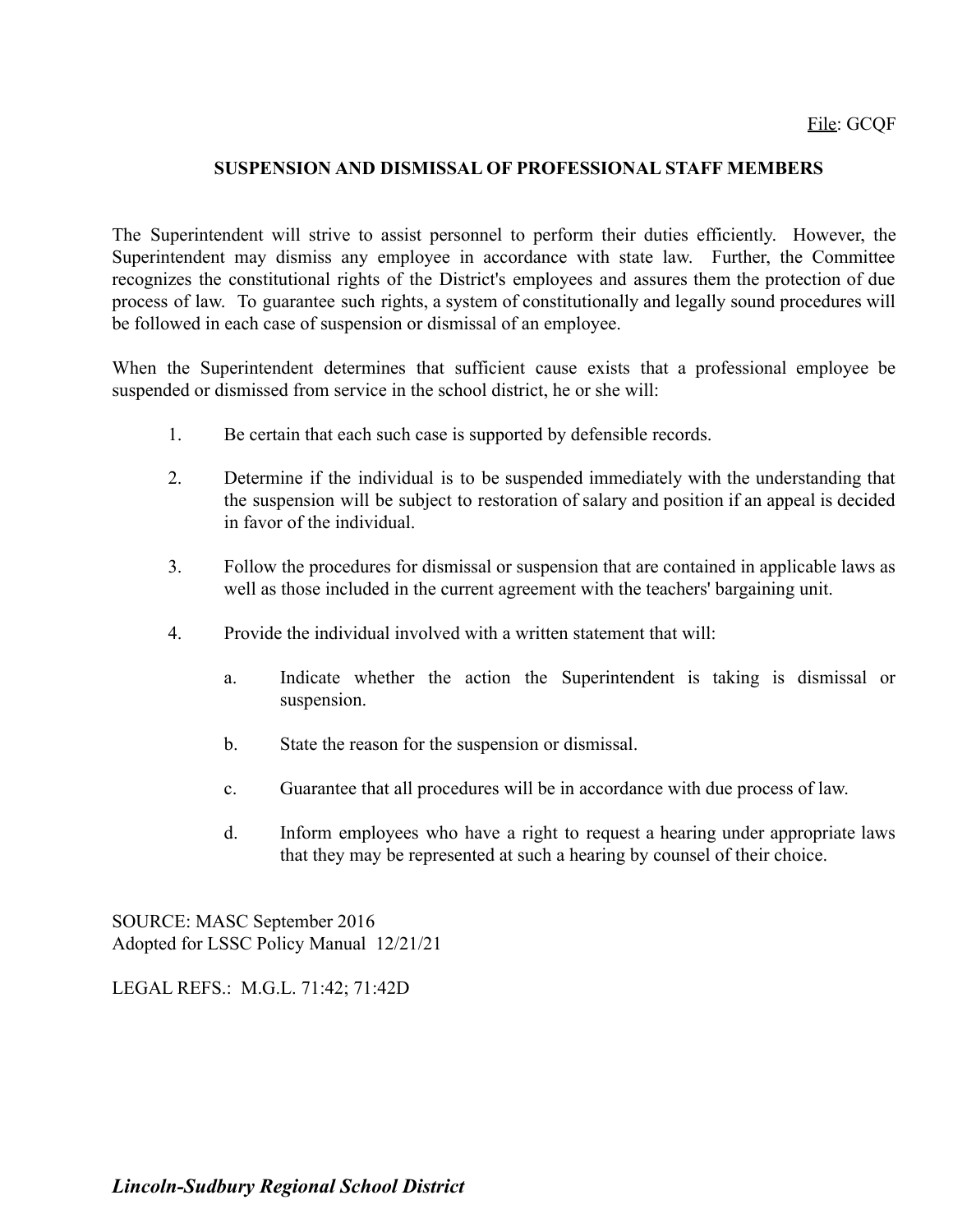## **TUTORING FOR PAY**

Definition: "Tutoring" means giving private instruction or help to an individual or group for which the teacher receives remuneration other than through the School Committee.

A teacher cannot recommend that one of his or her own students get tutoring, and then be paid to tutor that same student in a second job.

A teacher may not tutor students who are currently in their class. Even if the teacher does not recommend that the current student receive private tutoring, the teacher should not tutor current students.

Teachers and other public employees may not approach a student, or the student's parents/guardians, seeking private tutoring work. A teacher may provide tutoring when the relationship is initiated by the parents/guardians or a student, but, if the student is, or in the future may be, under the teacher's authority, the teacher will need to provide a written disclosure.

A teacher cannot use school resources such as classrooms or materials in connection with a private tutoring business. A public school employee cannot use a school or district website to advertise private tutoring services. The school cannot send home brochures for a particular tutoring service with the children.

Tutoring is not to be recommended for a student unless the appropriate teacher of the student involved is consulted and agrees that it will be of real help. If tutoring seems advisable, the Associate Principal may give the parents/guardians a list of persons who are willing to tutor. This list may include teachers, but not the student's teacher of the subject in which he or she is to be tutored.

Tutoring for pay is not to be done in the school building.

LEGAL REF: M. G. L. 268A Mass. Ethics Commission FAQs for Public School Teachers

SOURCE: MASC 2013 Adopted for LSSC Policy Manual 12/21/21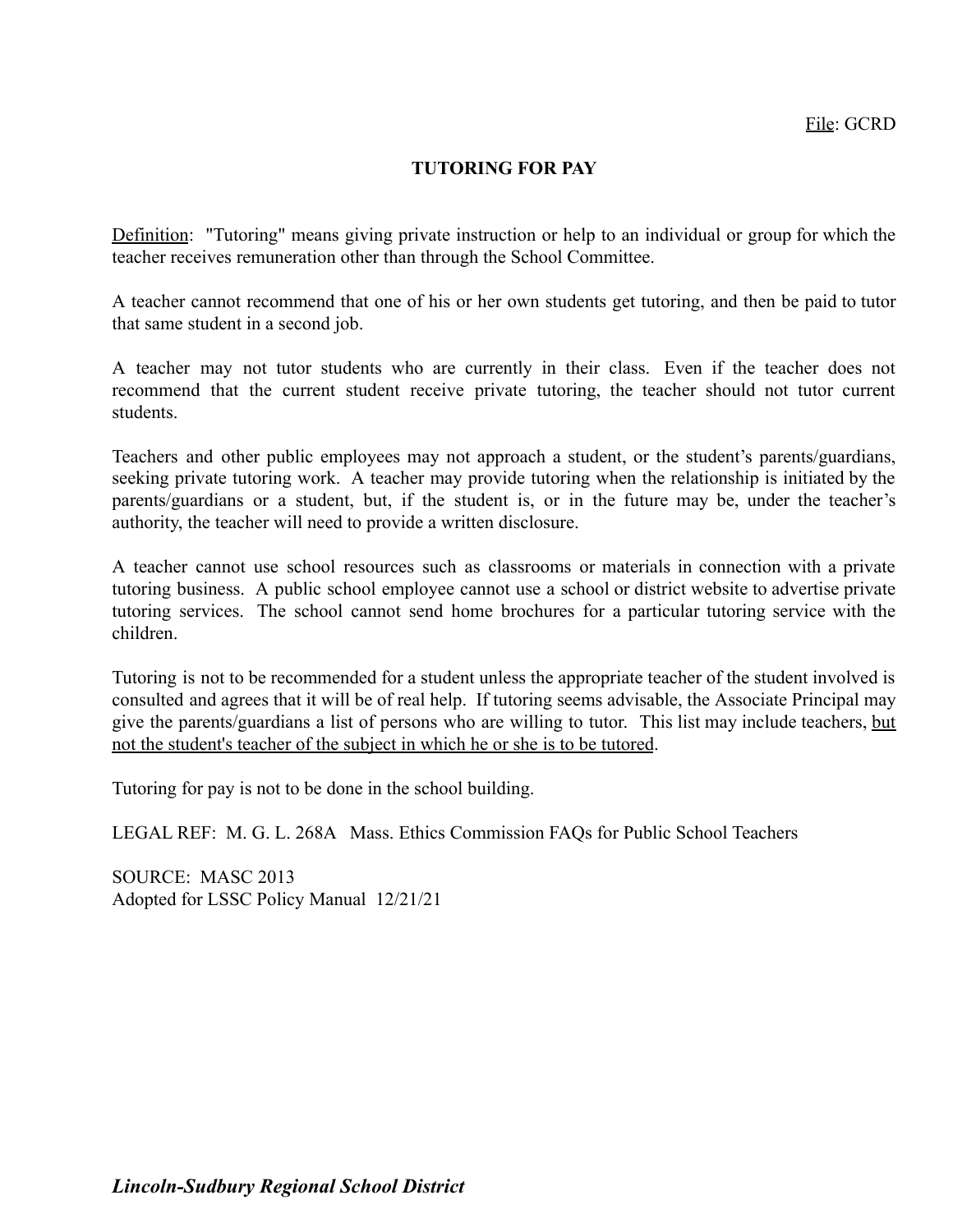### **SUPPORT STAFF POSITIONS**

Education is a cooperative enterprise in which all employees of the school district must participate intelligently and effectively for the benefit of the children. This school district will employ support staff members in positions that function to support the education program.

All support staff positions will be established initially by the Committee. In each case, the Superintendent will submit for the Committee's consideration and action a job description or job specifications for the position.

Although positions may remain temporarily unfilled or the number of persons holding the same type of position reduced in event of de-staffing requirements, only the Committee may abolish a position it has created.

SOURCE: MASC Adopted for LSSC Policy Manual 12/21/21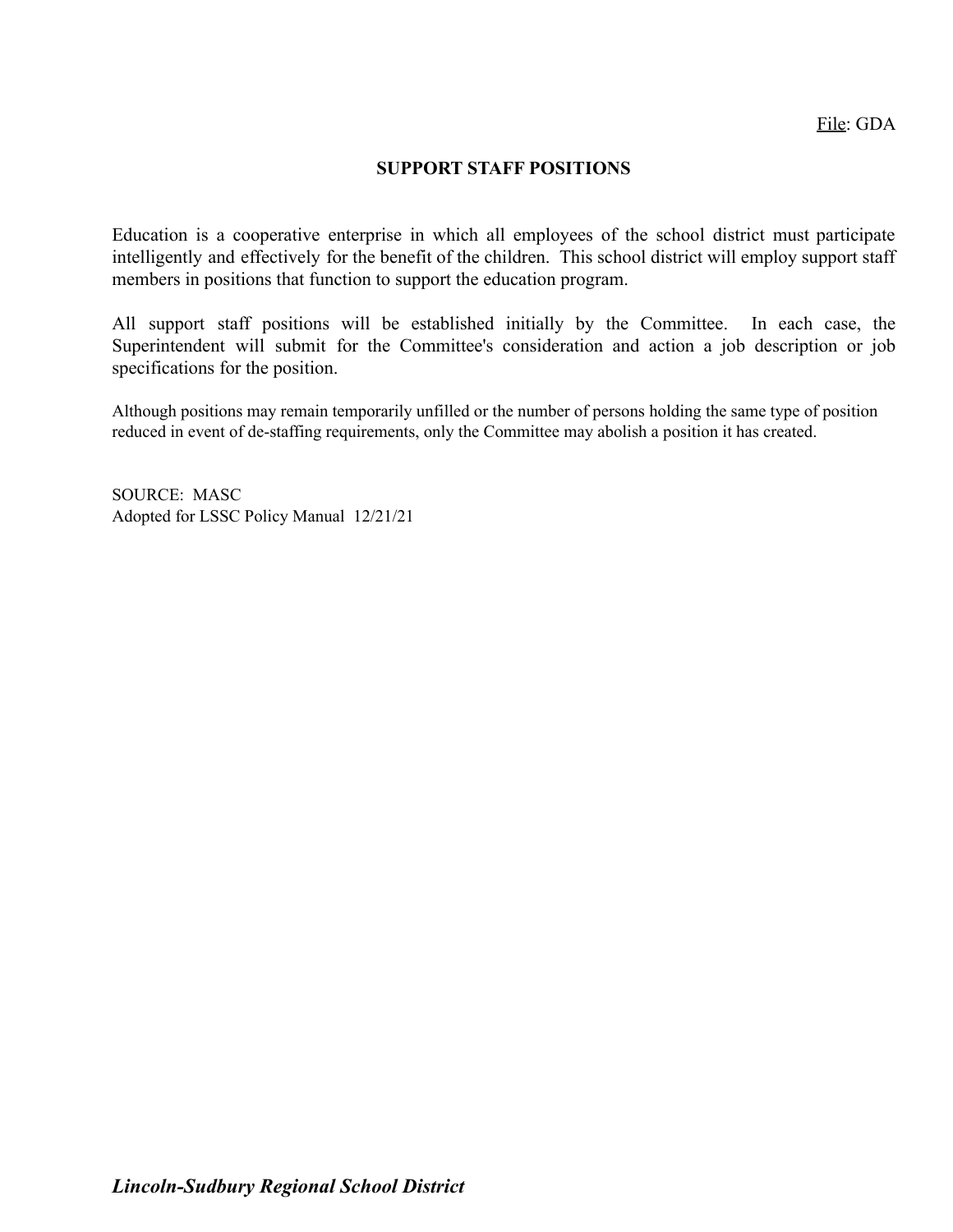### **SUPPORT STAFF CONTRACTS AND COMPENSATION PLANS**

In establishing rates of pay and levels of compensation for support staff personnel, the School Committee will take into account the responsibilities of the position, the qualifications needed, past experience of the individual, and years of service in the school department.

Compensation plans will be reviewed annually for all categories of staff. Such review, where applicable, will be carried out in connection with negotiations with representatives of recognized bargaining units. The master agreements with these units will be considered appendices to this manual and will have the full force of School Committee policy.

The School Committee will set the rates of pay for personnel not covered by collective bargaining agreements.

#### Overtime

Support staff employees will be paid overtime wages for work performed in excess of 40 hours in a work week.

In counting hours for the purpose of allowing overtime work and pay, supervisors will consider sick leave, vacation time, and holidays as time worked.

Every effort must be made to minimize overtime by scheduling duties during the regular workday. Overtime will be authorized only by the Superintendent and only to cover emergency situations. All such work will be assigned on a fair and equitable basis.

SOURCE: MASC Adopted for LSSC Policy Manual 12/21/21

LEGAL REF. M.G.L. 71:38

CONTRACT REFS.: All Contracts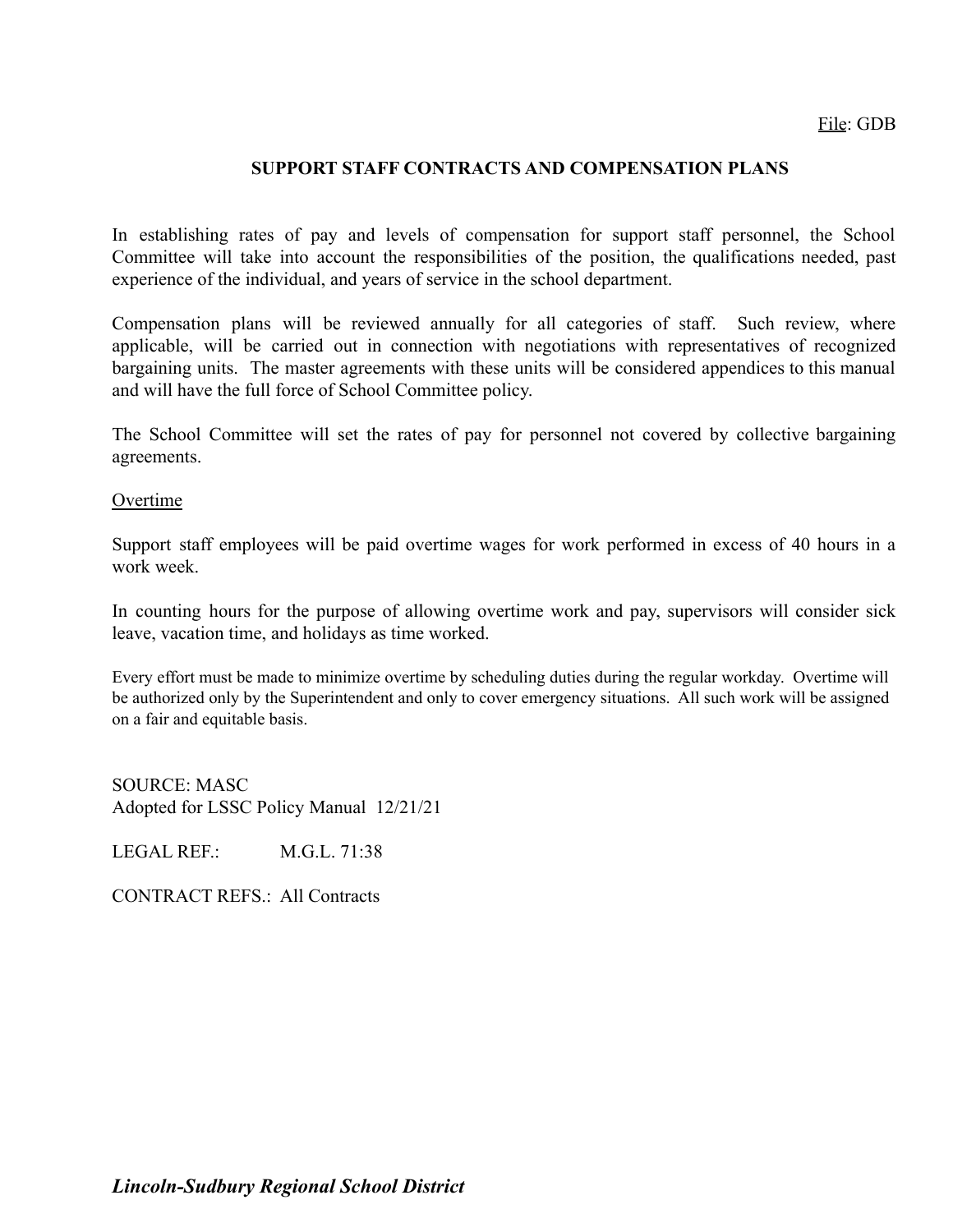### File: GDD

#### **SUPPORT STAFF VACATIONS AND HOLIDAYS**

#### Holidays

The school calendar, as adopted by the School Committee, establishes holidays and school recess periods for the employees who work on teacher and/or student days.

Employees who work on a 12-month basis will be granted paid holidays on all legal holidays and such other holidays as designated by the School Committee. They will also be expected to report to work during school recess periods unless days during these periods are considered official and designated as paid holidays by the Committee.

To qualify for holiday pay, the employee must be at work on the day before and the day following the holiday, unless their absence is approved on the basis of current leave policies.

#### Vacations

All 12-month employees will be eligible for paid-vacations in accordance with the following:

| $1-5$ years    | -- two weeks vacation   |
|----------------|-------------------------|
| $5-10$ years   | -- three weeks vacation |
| After 10 years | -- four weeks vacation  |

SOURCE: MASC Adopted for LSSC Policy Manual 12/21/21

LEGAL REFS.: M.G.L. 4:7; 136:12

CONTRACT REFS. All support staff contracts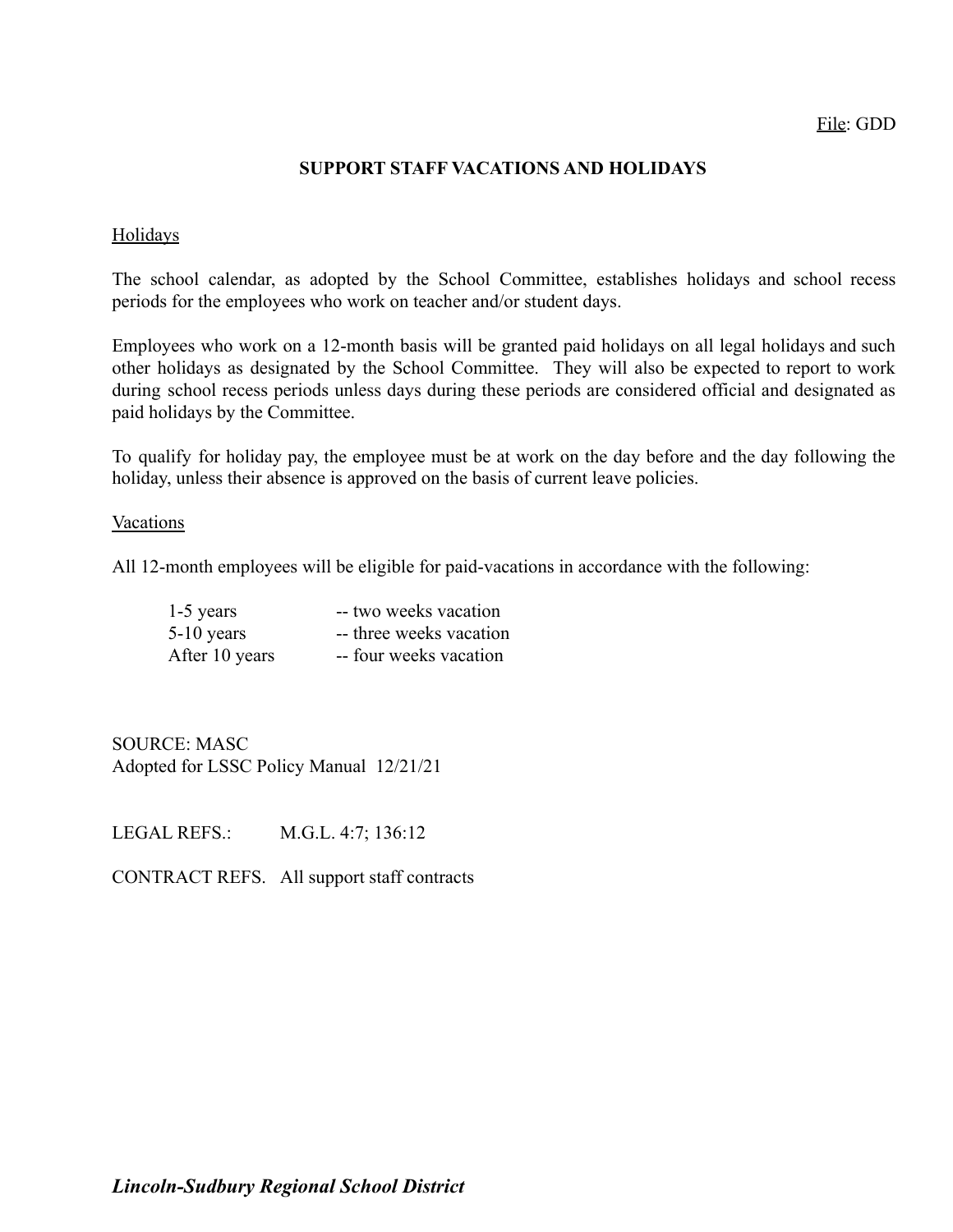## **EVALUATION OF SUPPORT STAFF**

A program of continuous observation and evaluation will be developed to find the right employees to fill vacancies, determine assignments and equitable work loads, and establish wage and salary policies that encourage employees to put forth their best efforts.

The evaluation will cover the major areas of the employee's responsibilities and their job descriptions.

Each employee will be informed of the basis upon which they are to be evaluated in advance of evaluation.

SOURCE: MASC September 2016 Adopted for LSSC Policy Manual 12/21/21

CONTRACT REFS.: All support staff agreements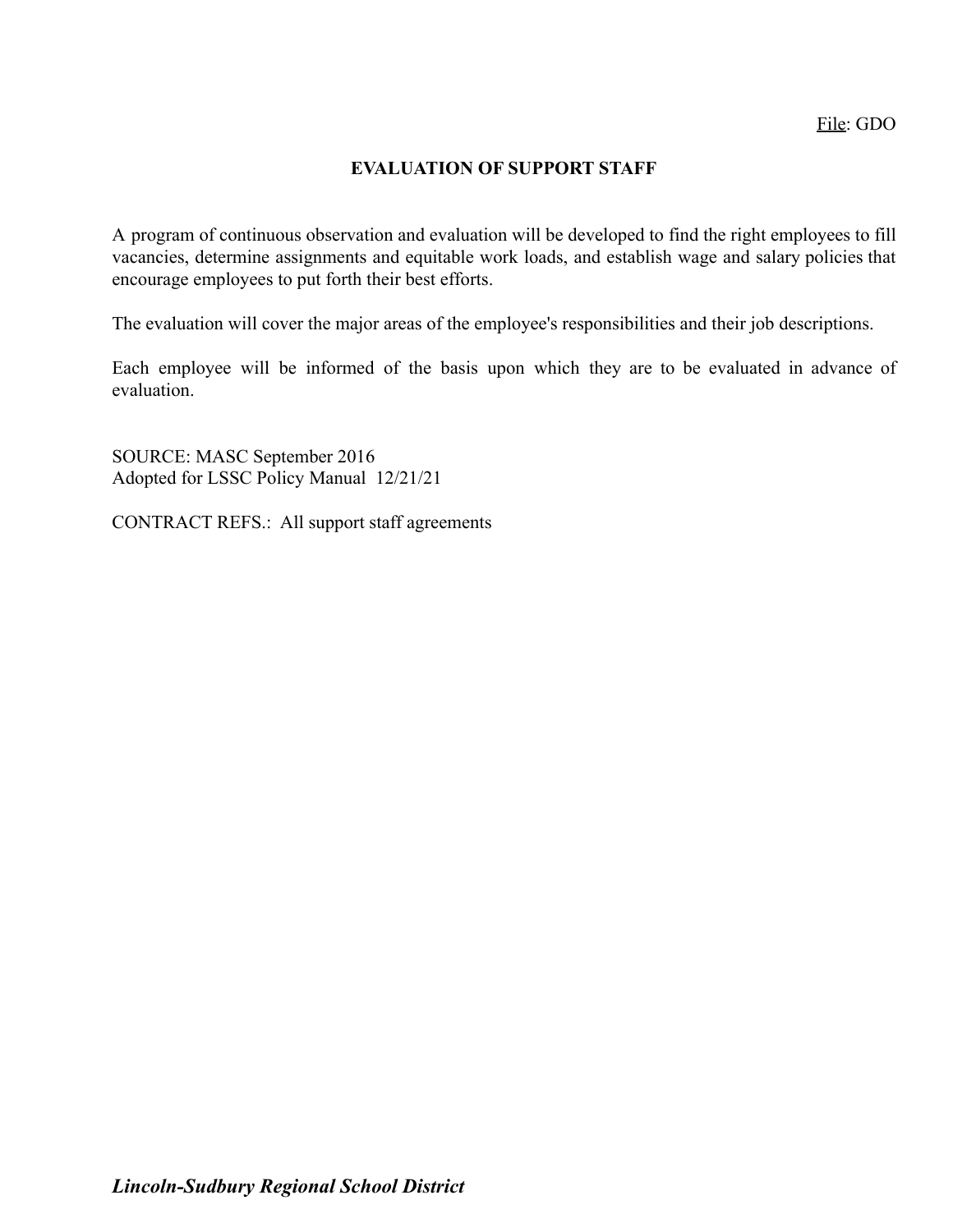File: GDQC

### **RETIREMENT OF SUPPORT STAFF MEMBERS**

All full-time non-instructional personnel are required to participate in the Commonwealth of Massachusetts Retirement System.

Periodically, the Superintendent will present to the Committee the names of support staff members who have indicated their intentions to retire.

SOURCE: MASC Adopted for LSSC Policy Manual 12/21/21

LEGAL REFS.: Age Discrimination in Employment Law, P.L. 95-256, M.G.L. 71:16F